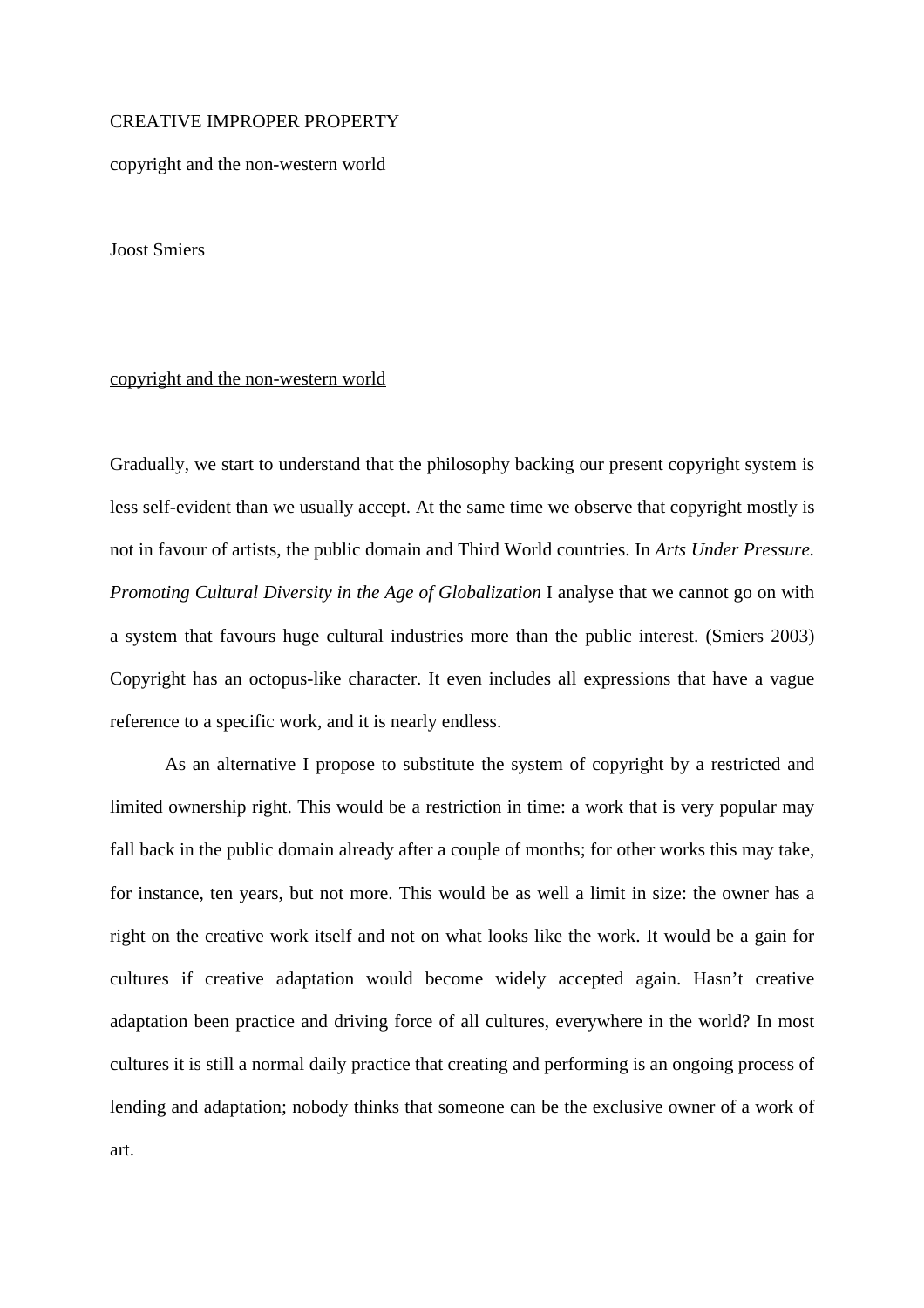Let's suppose that we introduce an extremely restricted ownership right for artists and their direct intermediaries. Consequently, we would have a broad public domain of artistic expressions everybody can draw from. What would happen? The consequence would be that cultural industries will loose their monopolistic exclusivity and nearly eternal right on works of art (which for the main part have their roots in the public domain; there is no reason to be romantic about the genius who creates out of nothing, and cultural industries are not at all creators!). One of the results would be that it does not make sense any longer for cultural industries investing heavily in blockbusters, stars and bestselling authors and in all the gadgets, t-shirts and theme parks surrounding the books, films, and songs that refer to each other as endless publicity tools.

 This market dominating practice of the cultural giants should be stopped anyway. Ronald Bettig, taking the example of films, considers it 'legitimate to question the spending of as much as \$100 million or more for the production, distribution, and marketing of major feature films in terms of taxing our society's budget for cultural creativity. Many more filmic visions could be available if these resources, as well as the training and technology to produce the films, were more broadly distributed.' (Bettig 1996: 109) Such a "normalization" of the market (following the abolishment of copyright while replacing it by a very restricted ownership right) creates attention space for the multitude of other artists now being pushed away from public attention by the dominance of a few cultural conglomerates. While the present copyright system provides a substantial income only for a limited group of artists, this new market openness will give hundreds of thousands of artists a reasonable income. Why? It gives them the opportunity to find audiences, readers and buyers not hindered by the market dominance of a few cultural industries.

 The change from copyright to a restricted ownership right limits the time span in which creative works can be exploited, and brings it back to more normal proportions. It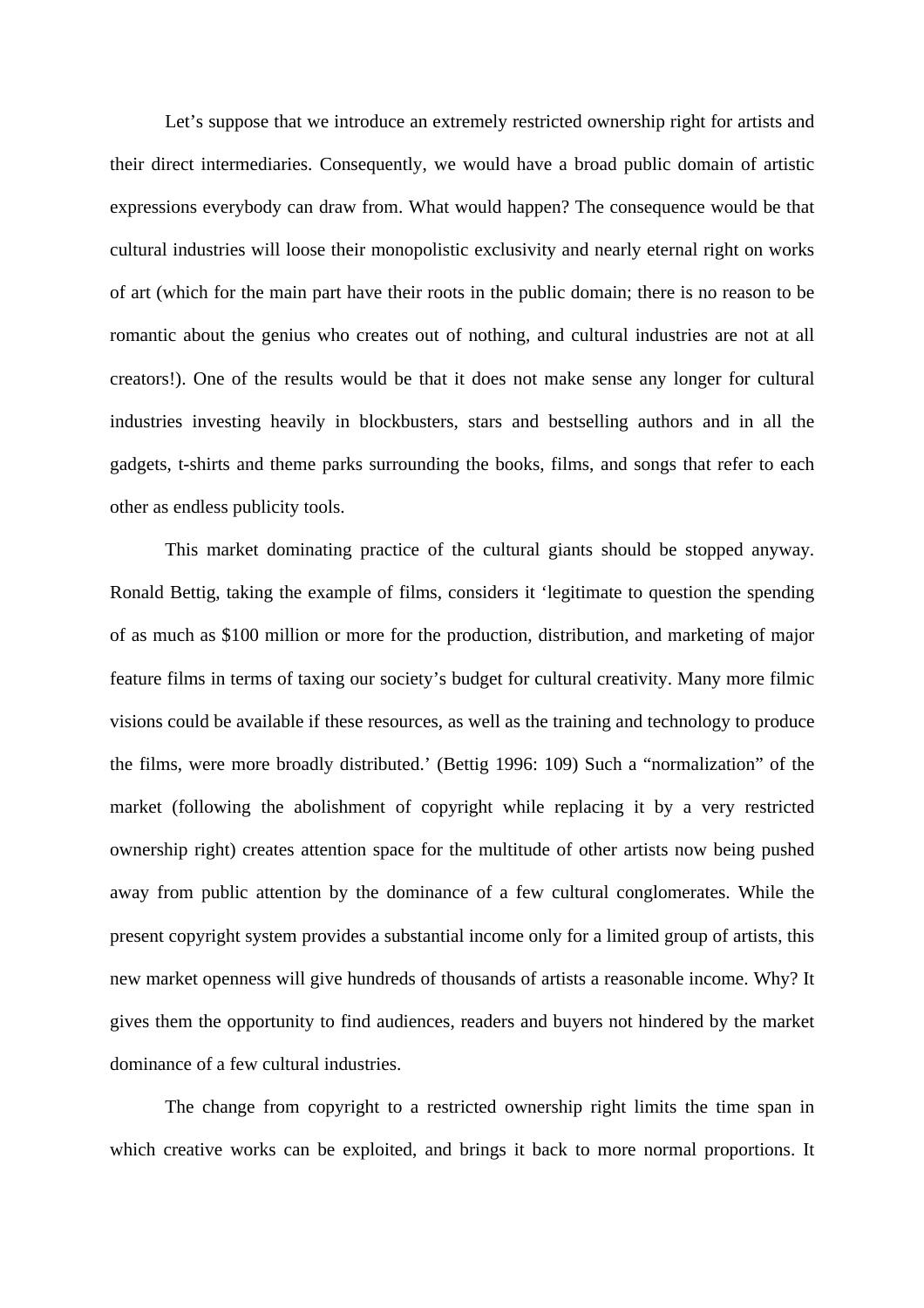makes the artistic work less sacrosanct as well. It may be adapted creatively, and this should be encouraged. Nobody should have the right to freeze our cultures, as happens in the Western copyright system, and to own their cultural products exclusively. It may take some time getting used to this analysis concerning copyright that I present here briefly. On the other side, people who exchange music and films after the Napster era, artists who sample in the digital domain, and audiences that buy pirated cd's do not think that they harm any particular interests of artists. They feel that the balance got lost between private and public interests concerning the cultural creation, production, distribution, promotion and reception, and thus they "normalize" this balance again!

The background of the debate on copyright concerns the concept of private ownership (that dominates the beginning of the twenty first century's ideology) versus the neglected notion that we need to have a broad public domain of knowledge and creativity. We know that, under such circumstances, discussing ownership questions is a thorny issue! Nevertheless, it is worthwhile to do so, because the Universal Declaration on Human Rights impresses that everybody should have access to the means of communication. In this Declaration has been mentioned as well that artists should have the right to make a living from their work. Our present copyright system hinders both purposes, and should be rethought accordingly.

The indirect reason to focus this article on copyright and the *non-Western world* is a conflict that has existed for many years between the theatre of the Royal Tropical Institute in Amsterdam (that presents music, dance and other theatrical performances from most non-Western countries) and the Dutch music rights collecting society that wants money for the music and other expressions performed in this theatre. The theatre objects to this for two reasons. The money never will reach artists from the non-Western countries that perform in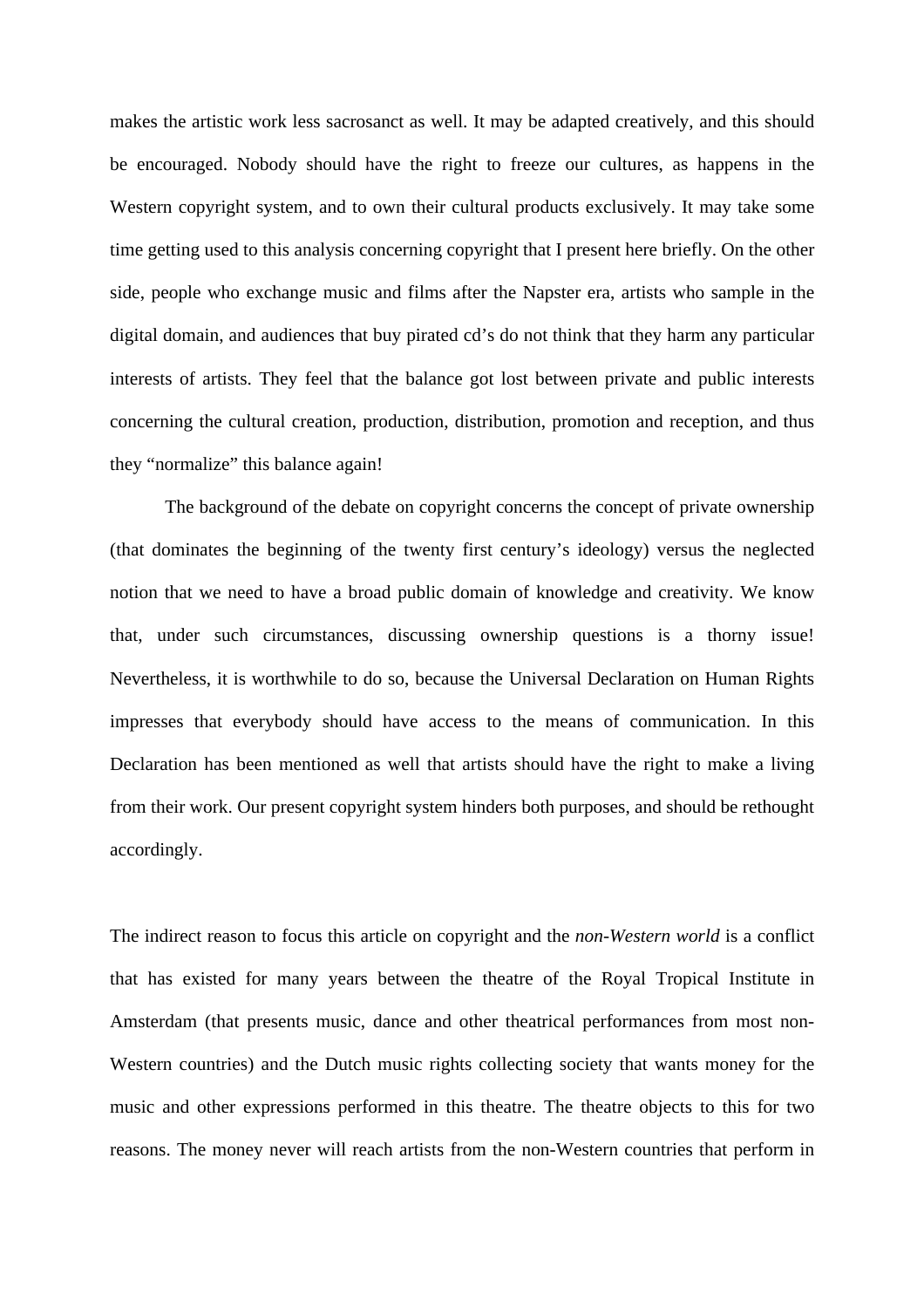Amsterdam, or anywhere in the Western world. The second objection has been based on the fact that no split exists between creators and performers in most parts of the world. Therefore, the theatre prefers paying the artists well and directly, without the intermediation of a collecting society.

 However, this conflict deserves a broader analysis. If we already doubt whether the copyright system serves the cultural fields in the Western societies, there is the more reason to look at countries that did not have such systems of intellectual property rights until recently. Do they need to introduce and enforce this if we know that it will not benefit their cultures and that a part of the debt problem of non-western countries has been caused exactly by the huge amounts of money they have to pay for intellectual property rights to Western enterprises? In the context of the treaties of the WTO (specifically the treaty on the so called Trade Related Aspects of Intellectual Property Rights, TRIPs) the poor and developing countries have become pushed aggressively to introduce the systems of copyrights, patents, and related intellectual property rights. One may wonder how this works out. What are the consequences of the changes taking place in such societies going from most of the artistic creations belonging to the public domain to the privatization of cultural expressions? Nearly no systematic analysis has been done until now on this crucial question. This article categorizes, on a local and a global level, the different situations in which the introduction of copyright and the privatization of creativity transform local cultures in one way or another. Obviously, this categorisation and the analysis need to be refined, corrected and completed. I introduce this categorisation with a couple of observations: one is about, who is the true author? The second observation concerns the debt problem of Third World Countries and its relation with intellectual property rights. $<sup>1</sup>$  $<sup>1</sup>$  $<sup>1</sup>$ </sup>

1

<span id="page-3-0"></span><sup>&</sup>lt;sup>1</sup> Both observations are adaptations from some pages (126-131) in my article *The abolition of copyrights: better for artists, Third World countries and the public domain*, in Towse 2002: 119-139.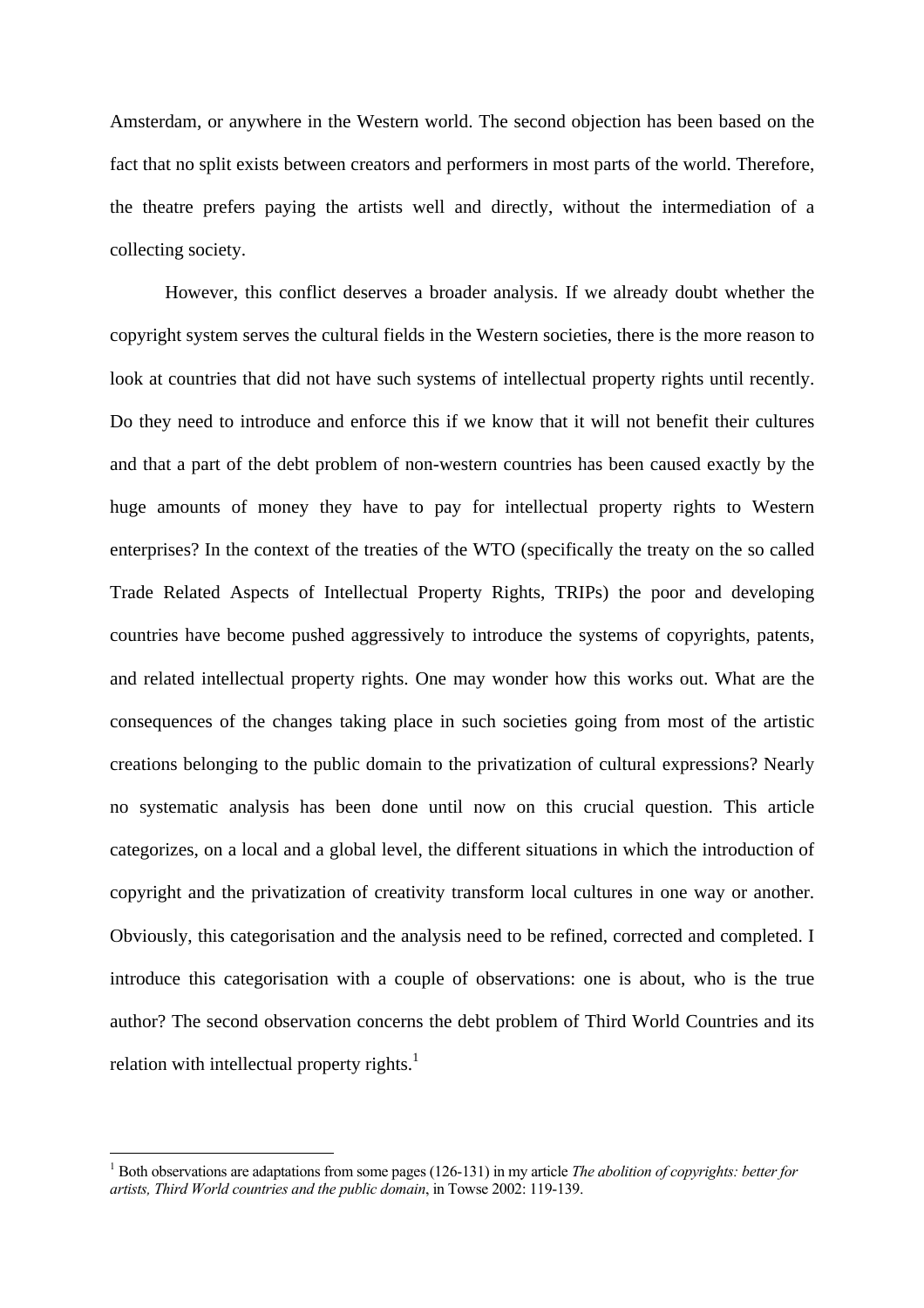The first draft of this article has served as a research paper for a conference on this subject that I have organised on the  $19<sup>th</sup>$  June 2003 in the Royal Tropical Institute in Amsterdam, together with Huib Haringhuizen. I thank the panellists, Lucky Belder, Bernard Kleykamp, Jeroen de Kloet, Otto Romijn and Wim van Zanten, for their curiosity, involvement and well informed contributions. I am grateful as well to the staff of the Institute taking the initiative for this conference and for their great support, namely to Wieb Broekhuijsen, Isabelle Vermeij and Frank van der Schaar. During my research I got stimulating and encouraging comments from Jaap Klazema, Lisa Kölker, Joep Bor, Kwela Sabina Hermanns, and from Giep Hagoort, my colleague in the Research Group Arts & Economics at the Utrecht School of the Arts. Thanks to all of them.

# who is the true author?

Copyrights do not benefit Third World Countries any more than those in the West. The individual appropriation of creations and inventions is a concept alien to many cultures. Artists and inventors are paid for their work, the success of which is obviously dependent on their fame and on other circumstances. They may be highly respected for what they have created. However, in most cultures no justification exists for an individual to exploit a creation or an invention monopolistically for many decades, and it is also not the practice. After all, the artist or inventor proceeds with the work of predecessors. A good example of this type of artistic continuity is Algerian raï music. Other examples are traditional and popular music cultures such as calypso, samba, rap, and so on. Regarding the raï, Bouziane Daoudi and Hadj Miliani emphasize 'that the same theme may know as many variations as there are performers'. The base is shared knowledge, which refers less to a repertoire of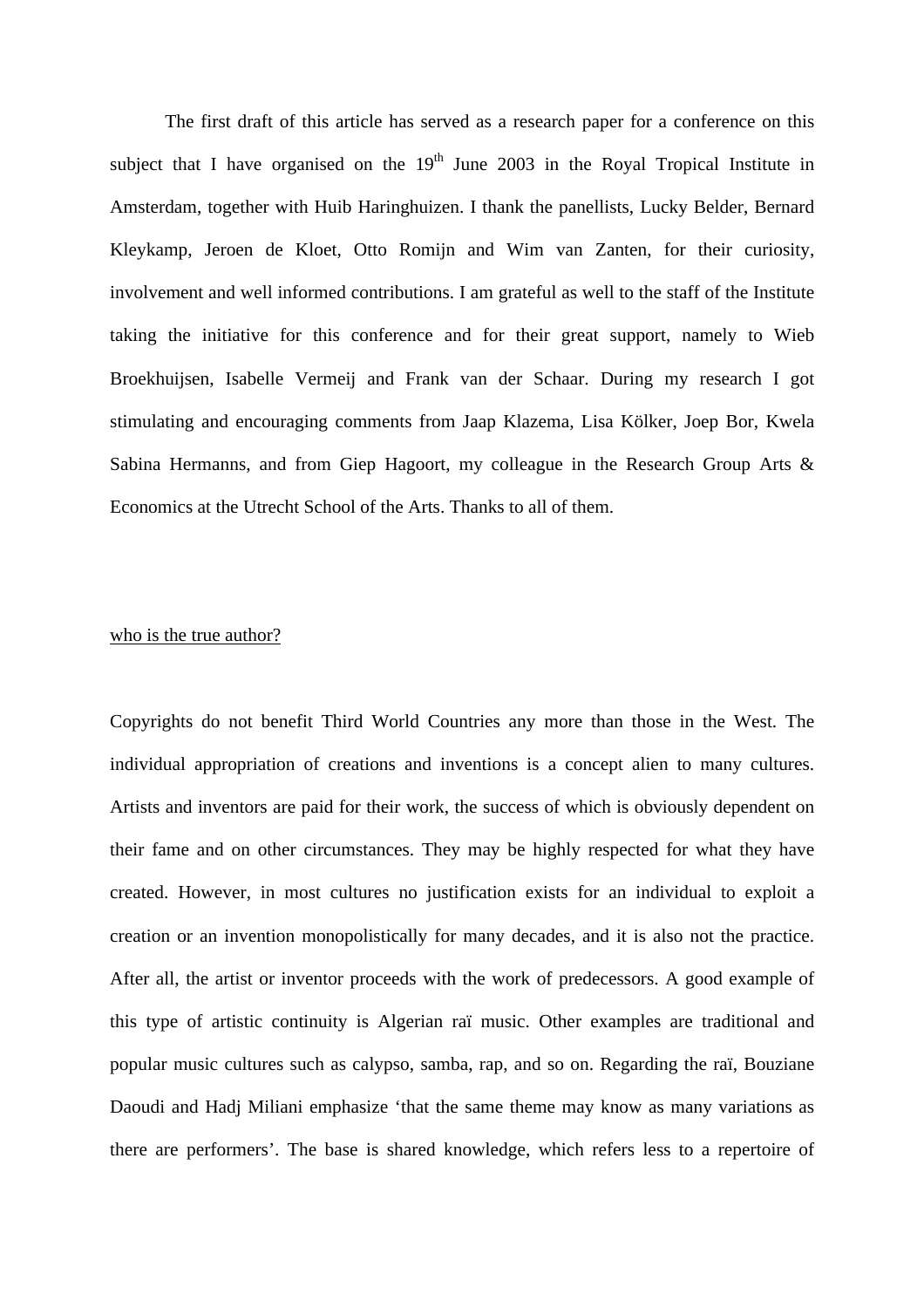existing "texts" but more to a whole of social signs (*el mérioula, el mehna, el minoun, e´har*, etc.) (Daoudi 1996: 126-9)

 It is difficult to recognize the true author – in the Western meaning of copyrights. Raï has no author. Until some years ago, with the entrance into the Western market, the singers "borrowed" songs or choruses from each other. The public added words spontaneously to a song. Theft, pillage, and plagiarism of texts do not exist as far as these singers, known as the chebs and the chebete, are concerned. It is a form of music that depends heavily on influences from the immediate circumstances, period, place, or audience. Bouziane Daoudi and Hadj Miliani describe the raï as a 'continuum of a strongly perturbated social imagination". (Ibid.)

 The idea of paid copyrights is also foreign to Japanese culture. Japan had to change its copyright law in 1996 under pressure from the USA. The *International Herald Tribune* reported at the time that, 'current Japanese copyright law does not protect foreign recordings made before 1971, meaning that Western record companies, by their estimates, are losing millions of dollars a year in royalties from the copying of tunes that are still highly popular.' The headline of the article on this matter in the *International Herald Tribune* read: 'U.S. Take Music-Piracy Charge Against Japan to WTO.<sup>2</sup> This is curious: a cultural difference (that is, a different opinion about how long rights should hold) has been interpreted as "piracy"!

 Tôru Mitsui explains that the basic conception of copyright has become familiar in Japan mainly through newspaper coverage of copyright issues concerning records, tapes and computer programs. 'But still the Japanese people do not take well to copyright, or more properly, to the idea of the individual right. Generally speaking, to claim one's right is regarded as dishonourable or undignified, especially when the right involves money.' (Mitsui 1993: 141-2)

<u>.</u>

<span id="page-5-0"></span><sup>2</sup> *International Herald Tribune*, 10/11 February 1996.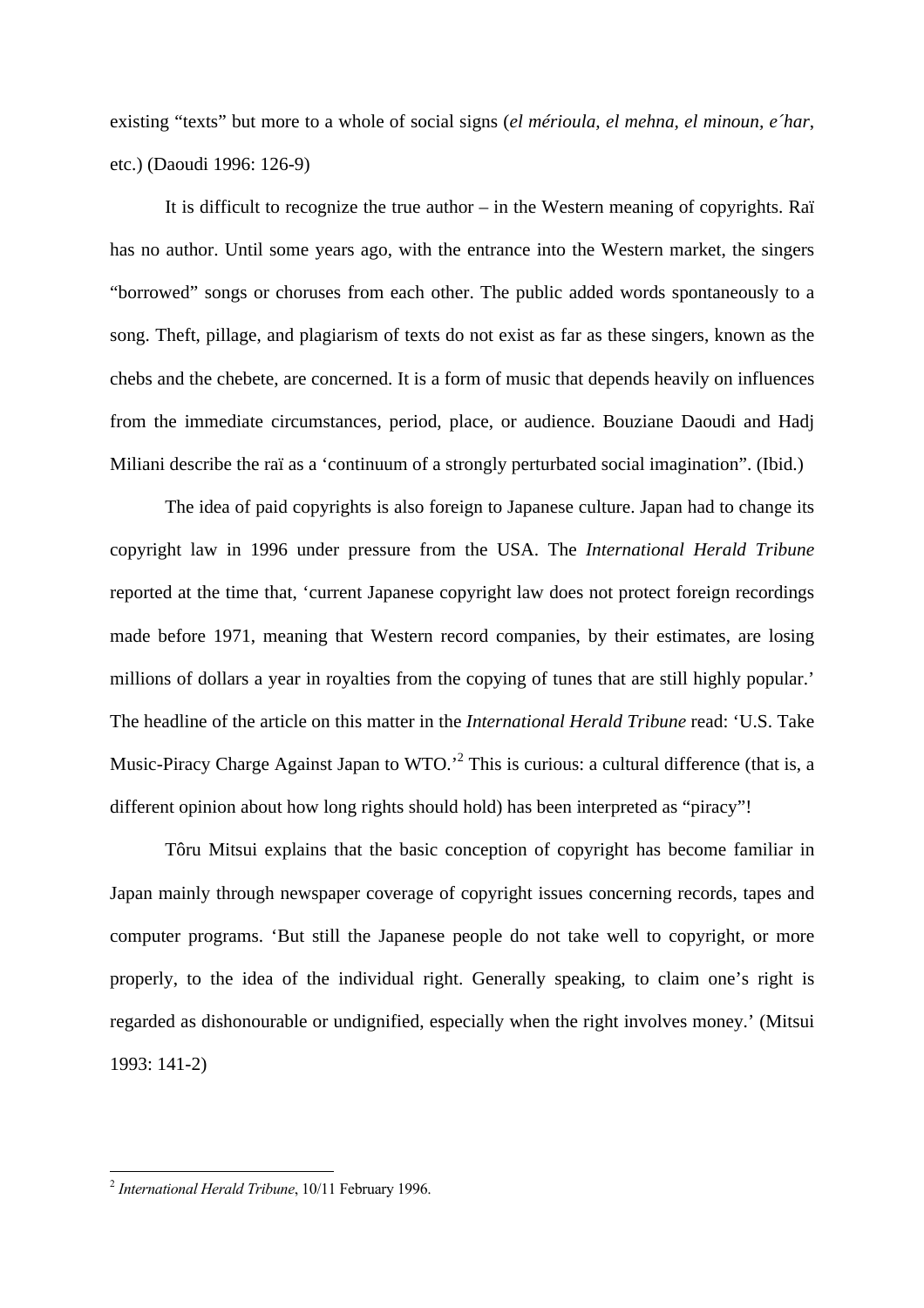Even when copyrights are applied in many non-Western cultures, it soon becomes clear that the ideology sustaining the system is not fit for the complexity of the creative processes. In the Western world there seems to exist a sharp division between, in the case of music for instance, the composer and the performer. This not so, for example, in African music, which according to John Collins, is usually associated with many more aspects than only the music. Thus, in this case, "royalty"-accruing components 'should, in the name of creative equity, be divided into four: the lyrics, the melody, the rhythm and the dance-step – with the melody further divided into various contrapuntal or cross melodies and the polyrhythm into its multiple subrhythms.' (Collins 1993: 149,150) However, this is not all: 'in African performing arts the audiences often have a creative role too, as they chant, clap and perform dance-dialogues with the musicians.' Obviously all those elements change every performance. It is clear that the individual allocation of copyrights cannot work. After all, 'how does one measure the degree (and value) of "originality" in a continually *reworked* piece of music?' (Ibid.)

 Rosemary Coombe perceives the comparable impossibility of applying copyright law to the Native people of Canada. 'The law rips asunder what First Nations people view as integrally related, freezing into categories what Native people find flowing in relationships that do not separate texts from ongoing creativity production, or ongoing creativity from social relationships, or social relationships from people's relationship to an ecological landscape that binds past and future generations in relations of spiritual significance.' (1998: 381)

Would a new kind of copyright, a system of collective rights, solve the issues raised thus far? Whereas the Western concept of copyright requires an identifiable author, the notion of authorship does not exist in this way in many other societies (and even not always in the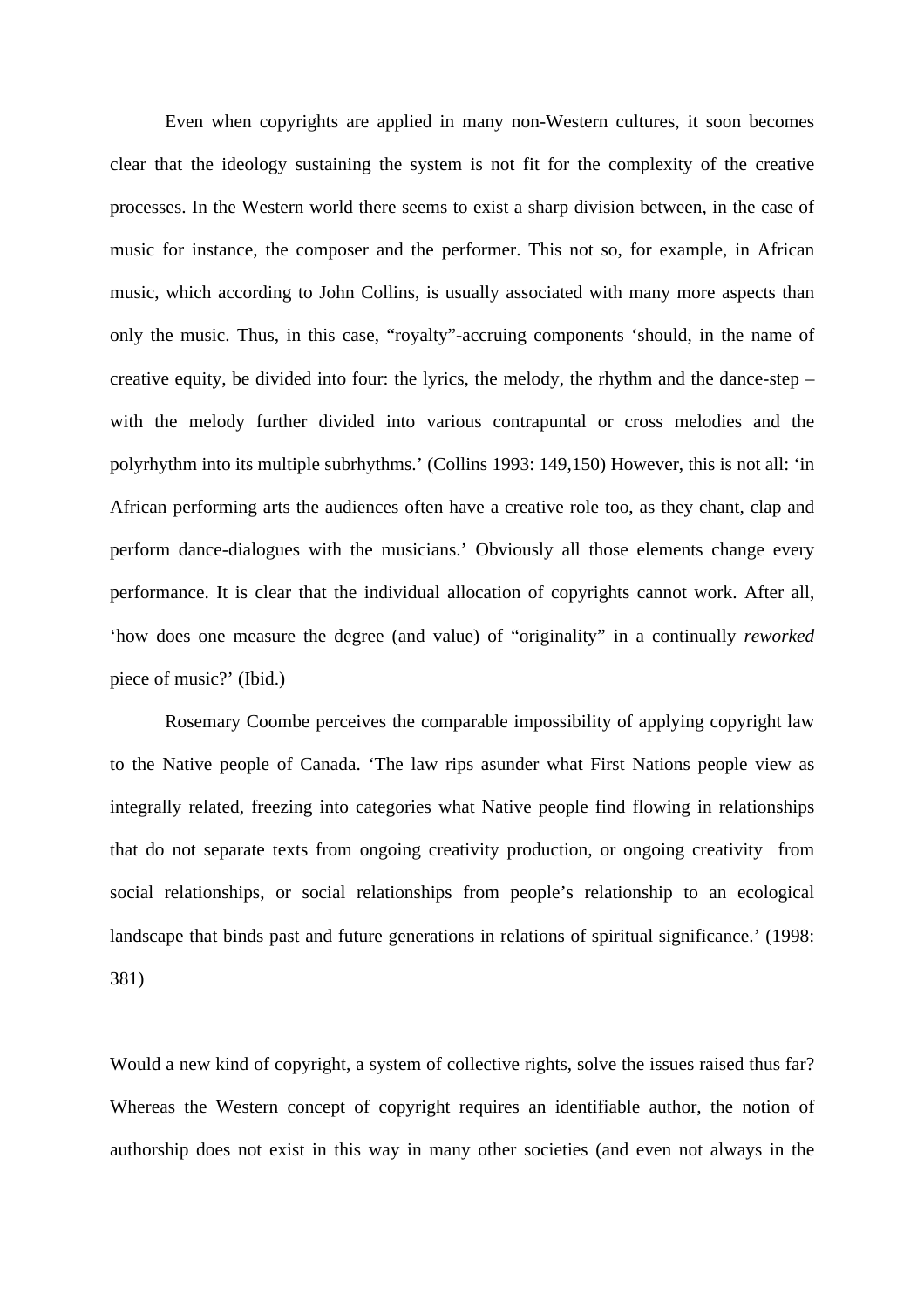West!). Copyright has a time limit (in theory, yes), but artistic expressions in many non-Western societies are important elements of people's cultural identities. Copyright normally requires works to be fixed, but such a freezing of cultures is not how creativity works in most societies in all corners of the planet. (Dutfield 2002:  $78$ )<sup>[3](#page-7-0)</sup>

 In the academic debate a misunderstanding exists about what the problem really is that the Western copyright system poses on most cultures all over the world. The idea is that there should be found a solution for "folklore" and for "traditional cultures". Of course, it is difficult to determine who the collective author in such circumstances is, and therefore the establishment of some form of collective copyright does not proceed. But actually this is a minor problem, something nearly from the past, because in the majority of cases the Western copyright system is applicable. This is how the argument goes. Creativity and performance become individualized, and this brings intellectual property rights, unavoidably, into the game. However, the example of the raï music (developed in a modernising world) makes clear that concepts like "folklore" and "traditional cultures" only partially cover the broad field of artistic creation worldwide that does not fit in the Western notion and practice of copyright.

 Apparently, the real struggle is this: should all forms of artistic expressions be pushed, sooner or later, into the framework of the Western copyright system, and should we in the exceptional cases where this may not work, try a system of collective rights (knowing that we cannot find the right definitions for such a system, and hoping that after some years the problem doesn't exist anymore because all creations from all cultures in the world from past and present have been adapted already in such a way that the Western copyright system is applicable nearly everywhere and in all cases)? Or should we recognise that the Western copyright system is not fit for most processes of artistic creation and performance?

1

<span id="page-7-0"></span><sup>&</sup>lt;sup>3</sup> See for an overview of debates within WIPO, the World Intellectual Property Organization, on intellectual property and the protection of expressions: Wendland 2002. See as well, Von Lewinski 2002, on traditional knowledge and folklore.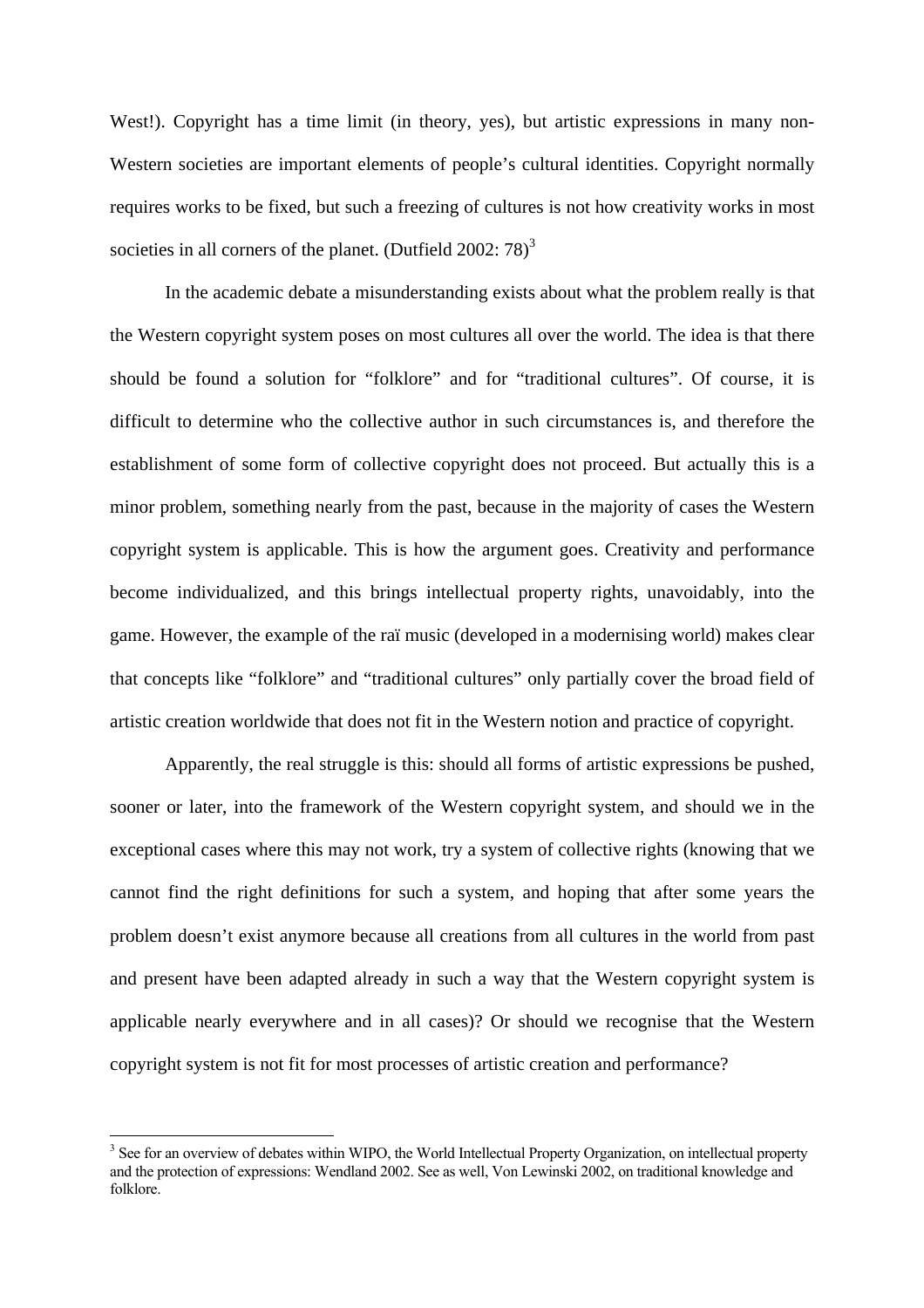This is not yet the general debate. Therefore, the search for something like a collective property right on cultures goes on. This very notion has been mentioned in *Our Creative Diversity*, the Report of the World Commission on Culture and Development published in 1996.<sup>[4](#page-8-0)</sup> The Report states, 'that traditional cultural groups possess intellectual property rights *as groups*. This leads to the radical idea that there can be an intermediary sphere of intellectual property rights between individual rights and the (national or international) public domain.' (Pérez de Cuellar 1996: 196) However, this "group-idea" is not without problems. It raises, for instance, the issue of what is to be protected. 'The simple notion provided by an imagined primeval cultural source is obviously inadequate here: the Navajo rug, for instance, contains influences which can be traced, through Mexico and Spain, to North Africa.' (Ibid.)

 The Commission understands that there also is a problem with the word "folklore" as a protectable object, and suggests therefore 'that the word "folklore" should be applied to living creative traditions shaped by powerful ties to the past.' It has also been pointed out by the Commission 'that "intellectual property" is perhaps not the right juridical concept to be used at all. A case can be made for a new concept based on ideas inherent in traditional social rules. This might be more constructive than trying to make forms of protection fit within a framework which was never designed for them and where existing users and developers of copyright notions resist strenuously any such development.' (Ibid.) Those interesting first steps of *Our Creative* Diversity did not get a follow-up towards a full-scale treatment of the problem how to deal with artistic expressions and their artists that do not fit at all in the corset of the Western copyright system.

 Krister Malm describes how, in 1996, the same year that *Our Creative Diversity* was published, the question of international copyright protection of folklore was put on the agenda by a number of Third World governments, this time in the context of the preparations for the

 $\overline{a}$ 

<span id="page-8-0"></span><sup>4</sup> See as well: Grosheide 2002.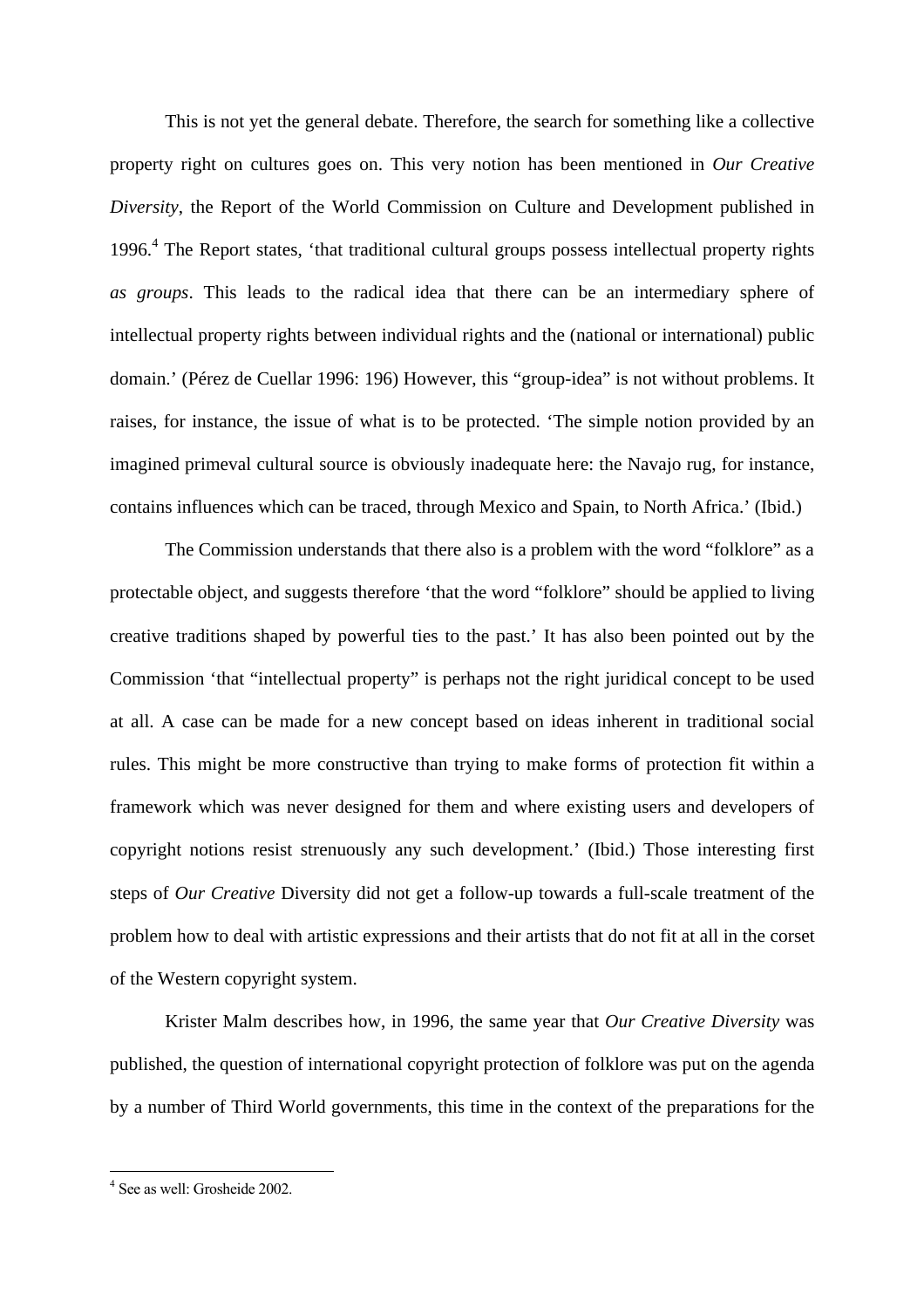World Trade Organization meeting that took place in Geneva in January 1997. 'The move to get the issue onto the WTO agenda failed', he reports. 'Again, the failure was due to resistance from powerful industrialized countries and the cultural industries to any introduction of "collective" or "cultural property" rights into the present system of intellectual and industrial property rights.' At the end, the decision was made that a meeting organized jointly by Unesco and WIPO in Phuket, Thailand, would take place in April 1997.

 There was a consensus among some participating countries, notably from the Third World, that an international legal instrument ought to be worked out how such a collective intellectual property right should be affected. This did not at all please the American and British delegates. Krister Malm reports that tension rose 'when the U.S. delegate said hat since most of the folklore that was commercially exploited was U.S. folklore and Third World countries would have to pay a lot of money to the U.S. if an international convention should come about. The Indian lawyer Mr. Purim answered that this was already the case with existing conventions and that, by the way, all U.S. folklore except Amerindian was imported to the U.S. from Europe, Africa and other countries. Thus, the money should go to the original owners of that folklore.' (Malm 1998:  $26-9$ )<sup>[5](#page-9-0)</sup> In April 1998, Krister Malm noted that nothing thus far has come out of the Phuket meeting and that his expectations of collective rights being taken seriously by the Western countries in the near future are not very high. The WTO Ministerial conference, held in Doha, Qatar, in November 2001, issued the so called Doha Declaration. Article 19 of this Declaration instructed the WTO TRIPs Council to examine the relationship between the TRIPs agreement and the Convention on Biodiversity, giving particular attention to the protection of traditional knowledge and folklore.<sup>6</sup> This process does not show any progress either.

1

<span id="page-9-0"></span><sup>5</sup> See as well: Blakeney 2002: 168-173.

<span id="page-9-1"></span><sup>6</sup> The Doha Ministerial declaration has been adopted on 14 November 2002.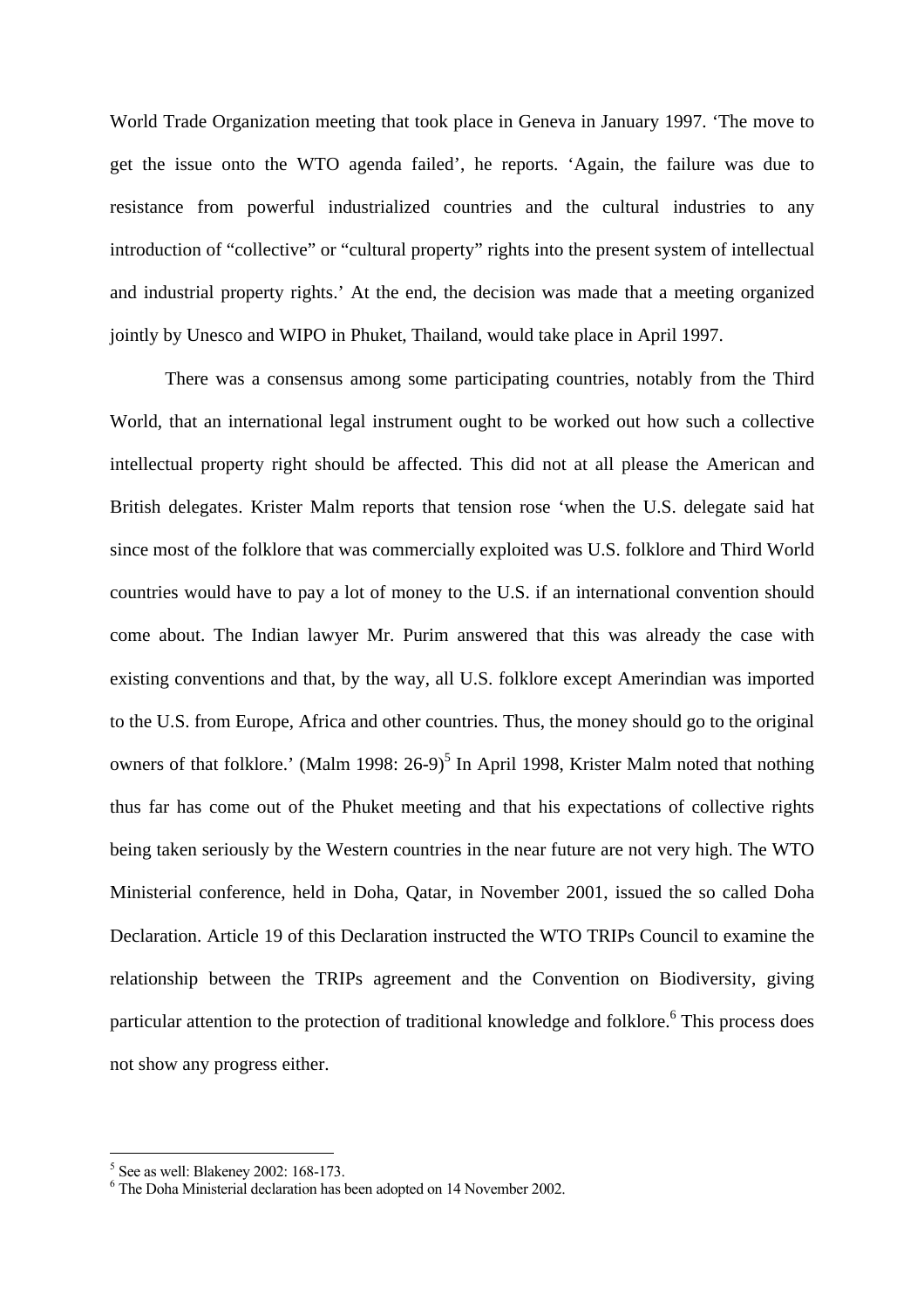# the debt problem

The fact that Western countries earn enormous amounts of money from intellectual property rights, which Third World countries must transfer to them, may be a thorn in their eyes. James Boyle illustrates with some well-chosen examples, how cynically this works out for poor and powerless countries. 'The author's concept stands as a gate through which one must pass in order to acquire intellectual property rights. At the moment, this is a gate that tends disproportionately to favour the developed countries' contributions to world science and culture. Curare, batik, myths, and the dance "lambada" flow out of developing countries, unprotected by intellectual property rights, while Prozac, Levis, Grisham, and the movie *Lambada!* flow in - protected by a suite of intellectual property laws, which in turn are backed by the threat of trade sanctions.' (1996: 125).

 This transformation of ideas and raw materials, and the exploitation of markets, are rewarded with intellectual rights; but raw materials, including music and images, are given very little consideration in the area of intellectual rights. Jutta Strötter-Bender gives an example in the field of design. 'For Western designers the whole universe of decorations and images coming from the Third World constitutes an inexhaustible reservoir by which they serve themselves shameless and for sure without adequate payment to the source of their "inspiration".' (1995: 45) It is obvious that more research should be done to get a clearer picture of the harm being done to the cultures of Third World countries in this perspective.

 Noam Chomsky may not be far from the truth when he observes, that American companies stand to gain \$61 billion a year from the Third World on intellectual property rights, 'at a cost to the South that will dwarf the huge current flow of debt services from South to North.' (1993: 3) This is a calculation from the beginning of the nineteen nineties. Ten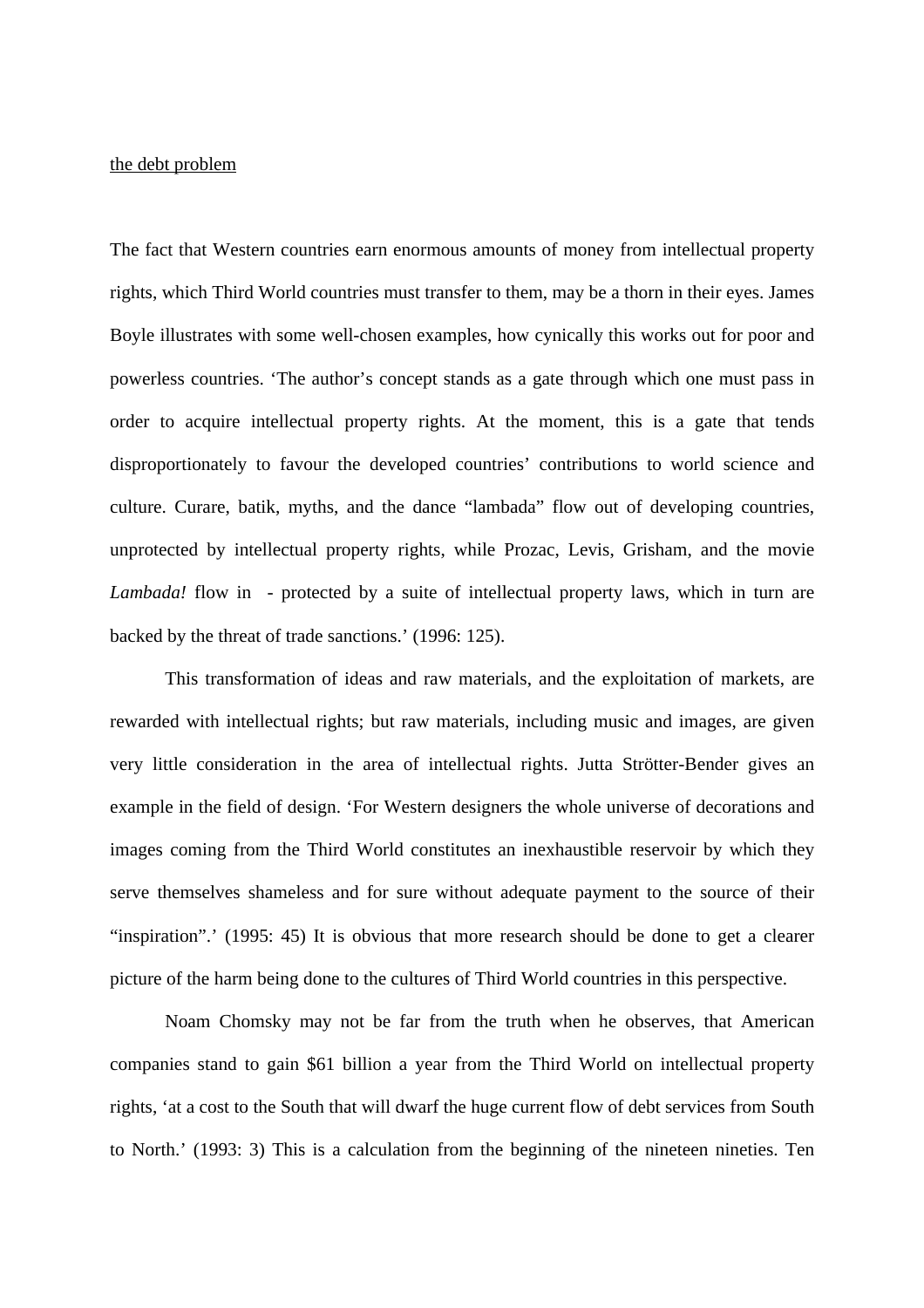years later, in 2003, this amount of money will be considerably higher, certainly also when other Western rights holding companies would be included in the calculation. A portion of this sum concerns (besides patents and trade marks) copyrights on cultural "products". Which part this is, however, is difficult to calculate due to enormous differences in commercial statistics between countries. One may assume that the money poor countries must pay for copyrights is increasing, partly because Southern and Eastern countries feel pressure from the West to fight piracy. This places a drain on the already scarce resources of their police forces. Moreover, transnational cultural conglomerates penetrate those countries more effectively with their entertainment and other cultural products. Consequently, those countries must transfer the scarce hard currency they have to Western and Japanese cultural industries.

 It is not surprising that Third World countries did not perceive that the intellectual commons of their societies would be brought under the umbrella of the World Trade Organization and its new Treaty on Trade Related Aspects of Intellectual Properties, TRIPs, by which they would be hindered in developing their own policies in this sensitive field. Friedl Weisss gives the following overview of the struggle between North and South which took place in the years before 1993: ''Although there is considerable antecedent and multilateral treaty practice on industrial and intellectual property rights (IIPRs), the subject matter, as is well known, became a matter for multilateral negotiations in the Uruguay Round only upon the insistence of industrially advanced countries (IACs), especially the United States. Developing countries (DCs) were at first extremely reluctant to enter into such negotiations as there was scarcely any common ground between them and IACs, in economic philosophy, objectives or regulatory tradition. Leading DCs, for instance, considered it inappropriate to establish within the framework of the GATT any new rules and disciplines pertaining to standards and principles concerning the availability, scope and use of intellectual property rights.' (1998: 8.9)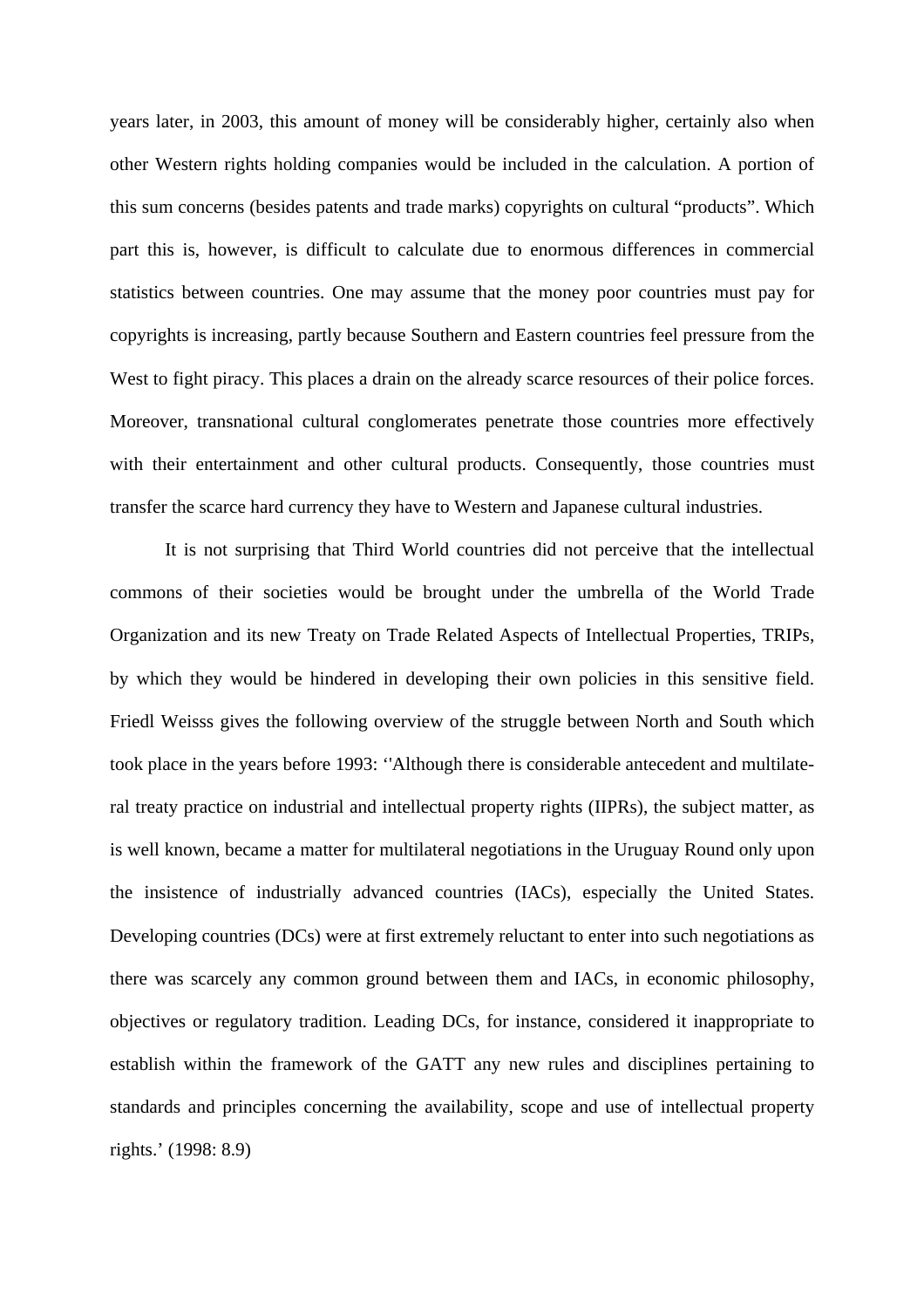What happened? 'Consequently, they emphatically rejected any idea of integrating the TRIPS Agreement into the GATT itself which, they claimed, played only a peripheral role in this area precisely because substantive issues of IPRs are not germane to international trade. On the other hand, DCs were content with the integration of substantive standards of the major IPR treaties into the TRIPS Agreement. In the end the deadlock in IPR negotiations was overcome through a combination of allowing DCs and LDCs more transitional time for achieving higher standards of IPR protection and of concessions in other areas, notably textiles and parallel trade.' (Ibid.)

 More research is needed in order to know what the precise considerations were, and still are, of non-Western countries concerning intellectual rights in the cultural field. In *The Challenge to the South*, a report written under the chairmanship of the former president of Tanzania, Julius Nyerere, bitter words have been spoken about the Western approach concerning intellectual property rights. 'The objective clearly is to install a system that would oblige developing countries to restructure their national laws so as to accommodate the needs and interests of the North. This initiative seeks to expand the scope of the system governing intellectual property rights, extend the lifetime of the granted priviliges, widen the geographical area where these privileges can be exercised, and ease restrictions on the use of granted rights.' (Nyerere 1990: 254,5)

After those observations – on the author and the debt – it makes sense to categorize, on a local and global level, the different situations in which the introduction of copyright and the privatization of creativity transform or affect local cultures in one way or another. Unesco, WIPO, WTO, TRIPs and all the scholars involved in questions of collective versus individual copyrights have failed, thus far, to make such a concrete analysis based on the daily practice of cultural life in the non-Western parts of the world.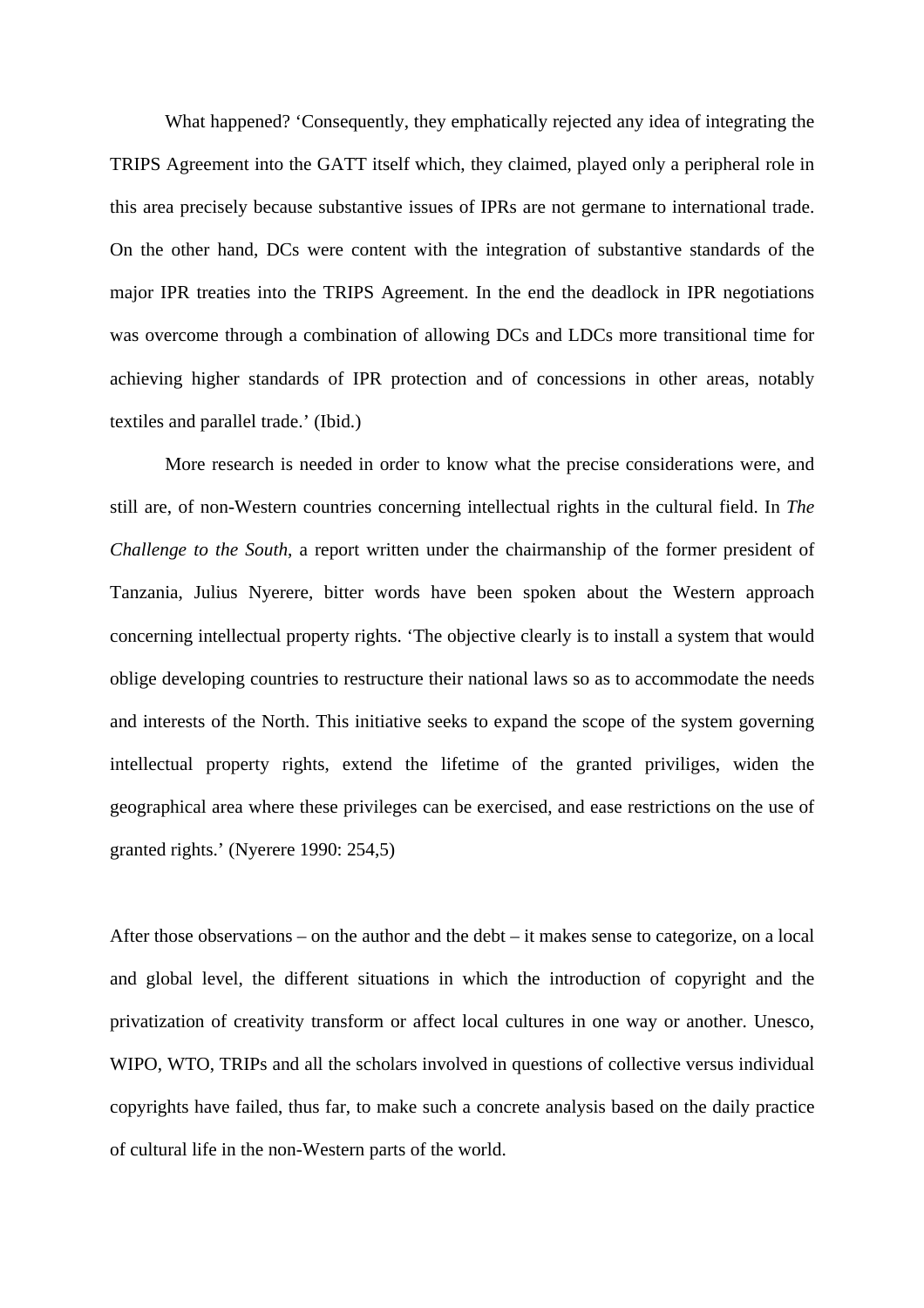# A. the local level

#### A.1. *the public domain and the cultural heritage*

Without being romantic, we may observe that in many parts of the world artistic creations, from past and present, belong to the commons. Of course, people may be jealous of each others creations, or, at the other end of the scale, someone may be considered being a better artist and may be respected accordingly. However, the work of predecessors and contemporaries is always available to rewrite, and to reinterpret those creations and performances. Creating in such societies is an ongoing process of changing and adapting. In many cultures artistic expressions are even considered as being the external manifestations of the inner spiritual life.

 The French philosopher Roland Barthes explained in *The Death of the Author* that in, what he called ethnographic societies, 'the responsibility for a narrative is never assumed by a person, but by a mediator, shaman or relator whose "performance" – the mastery of the narrative code – may possibly be admired but never his "genius".' (in Newton 1988:  $155$ )<sup>[7](#page-13-0)</sup> The author is a modern figure. Of course, societies are changing permanently and the position of artists and their work also differs in distinguishable cultures. During the last decades in several places of the world the relation between artists and traditional cultural life got different characteristics and became less direct. The tradition became more individualised and artists became personalities on their own merit.

#### A. 2. *private appropriation within local communities*

1

<span id="page-13-0"></span><sup>7</sup> Originally, Roland Barthes, *La mort de l'auteur*, Manteia 5 (4), 1968 ; also in Barthes, *Œuvres complètes*, Vol. II : 1966-1973, Paris (Seuil) : 491-5.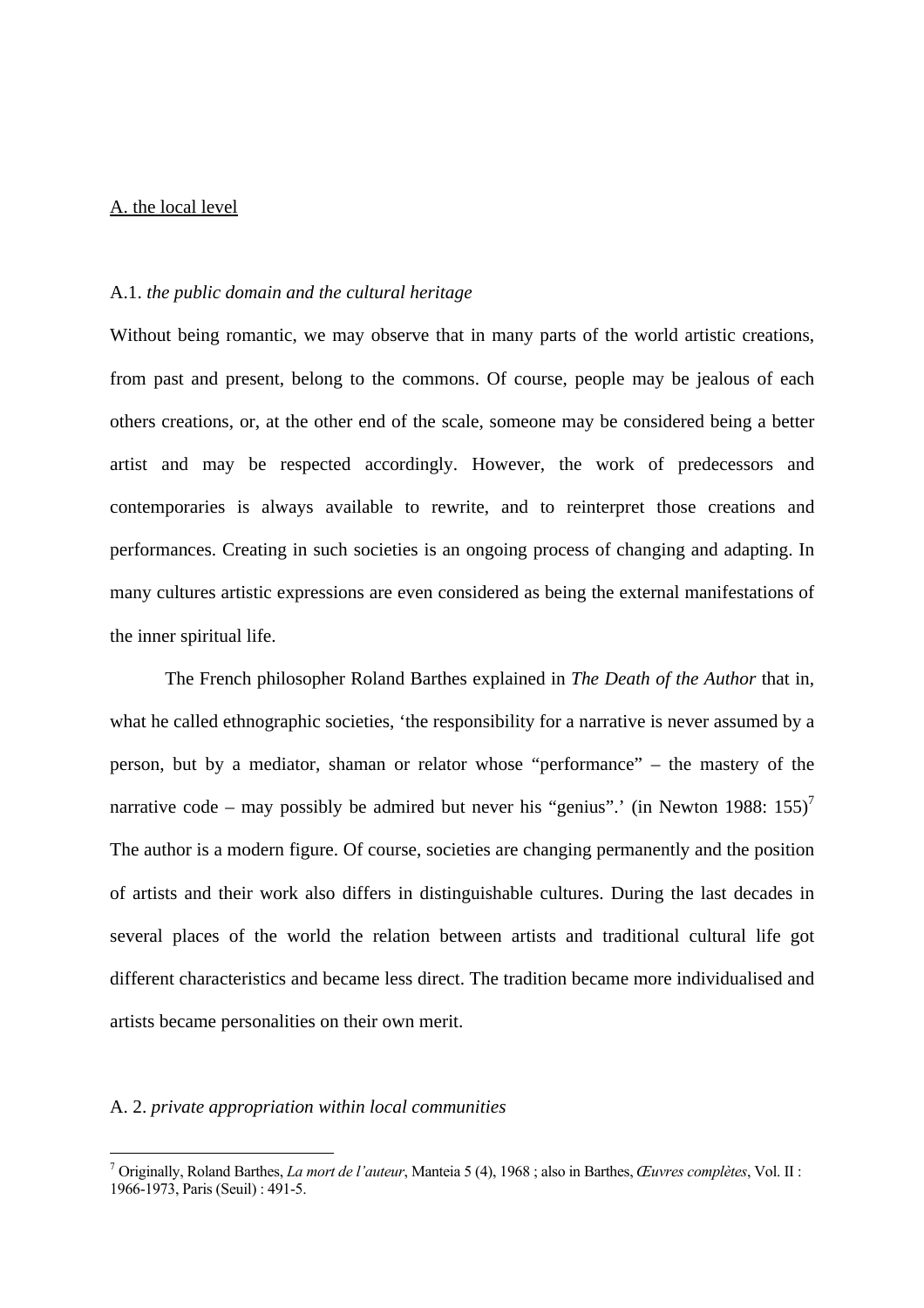Meanwhile, it happens more and more in non-Western societies that local artists privately appropriate an artistic idea, a melody or a cultural development originating from the collective tradition, and start to use it for their own commercial interests. They pretend it is theirs which starts the process of excluding others of those cultural resources. In this transformation the concept of copyright gets introduced rather quickly. This phenomenon should not be a reason for amazement. The modern body of thought concerning the supposition that copyright may support artists to make money does not stop at the borders of the Western world. One may wonder what kind of tensions this cause in local communities. In any case, once the private appropriation of cultural resources has started accompanied by the introduction of the notion of copyright, societies are never the same as before.

 What has been described here in a nutshell covers huge social transformations taking place all over the world since a couple of decades (but in the last years going quicker and quicker). There is a big need for analysis concerning those processes, because radical changes of cultures are at stake. It looks like automatic and self-evident happenings that do not demand specific attention. It goes the way it does with copyright as the ultimate winner. The only leftover problem is, then, that it is so difficult vindicating them. However, it is not sure that everybody is content with those transformations. We do not know much about the tensions this brings about in different parts of the non-Western world. Are there counter movements that claim that the public cultural domain should not be hollowed? What are their arguments? Where do they think a new balance should be found between the commons in the cultural field and the right of artists to make a living from their work?

# A.3. *local artists and local record companies*

Let's consider this situation. A local record company produces cassettes or cd's of local artists. In a bigger country such a record company may also be active in a region. The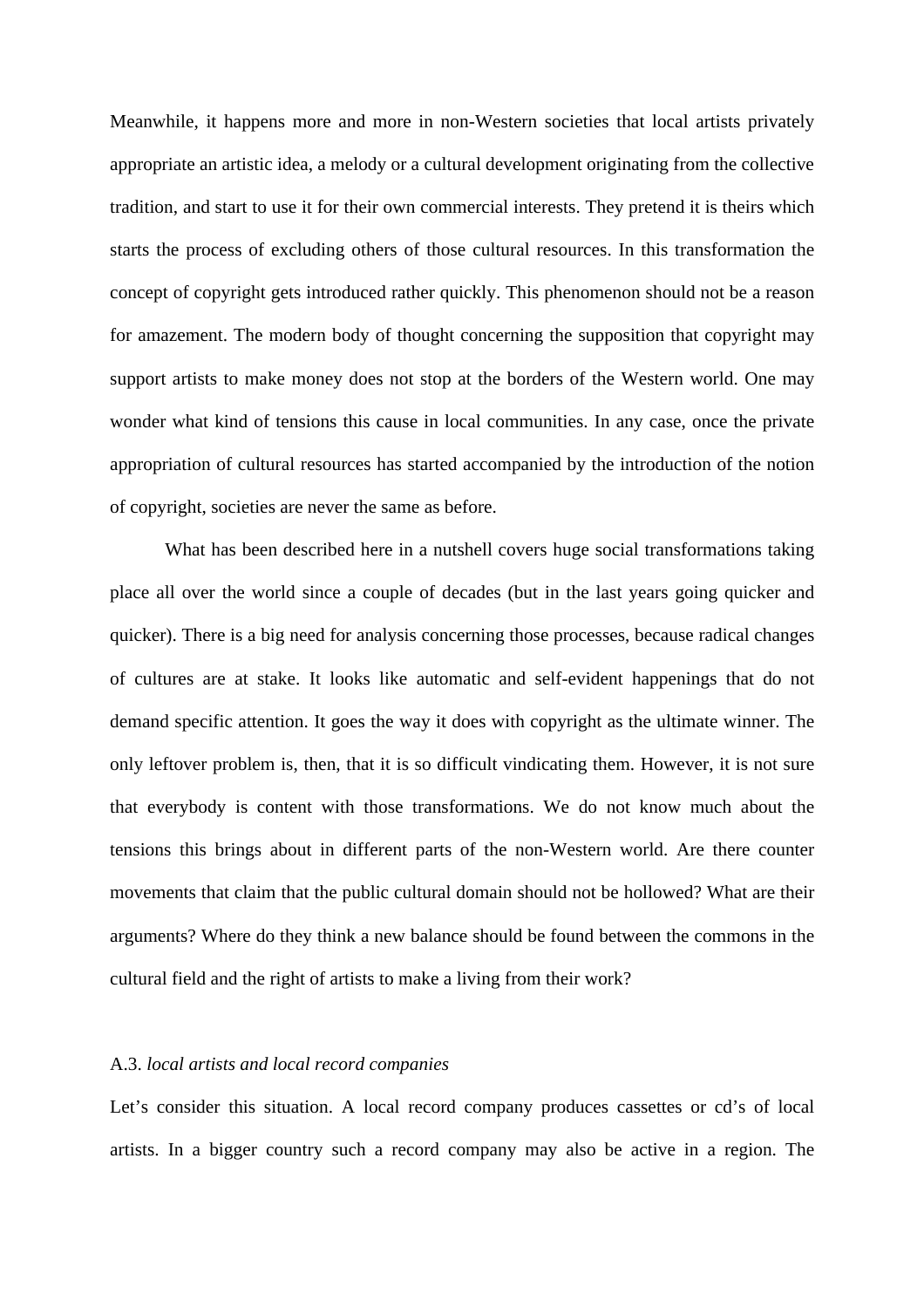distribution of this music or those videos is local or regional as well. Let's assume as well that the system of copyright does not yet exist in those situations. What are the kind of usual agreements between artists and producers that can be found in different societies? Are there any agreements at all? Does it deliver the artists an income, or mainly promotion that may generate performances? What are the optimal conditions that make artists as well as producers and distributors in specific situations content?

 What happens when an artist feels that he or she has been treated incorrectly? Would a well regulated system of copyrights give him or her a stronger position? When does the claim rise that another artist must refrain from using, for instance, a certain melody? From a Western perspective one would be inclined to think that intellectual property rights would really help artists. However, there are several reasons for doubt. The state should be strong enough to provide legitimacy to collecting societies and support their practical operations with an effective system of sanctions. This is not everywhere the case. Moreover, in the Western world the idea exists that it can be indicated easily who the creator or who the performer is, and this distinction is the building block for the present copyright system. In most cultures such a distinction does not exist at all. Thirdly, in the Western world most artists do not profit from the existence of a copyright system; only a tiny minority gets a substantial income from this rights system. Why would this be different in parts of the world where this system recently became introduced? Fourthly, the present practice of copyrights privatises rather aggressively complete fields of creativity and knowledge development. This is disadvantageous for artists' future processes of creating and performing.

 Considering all those facts, one may wonder whether artists are not better off when they negotiate directly with producers and distributors and, if necessary, associate themselves in unions to make general agreements. Are there examples of best practices that indicate how a satisfying balance can be reached between the needs of artists and the public interest while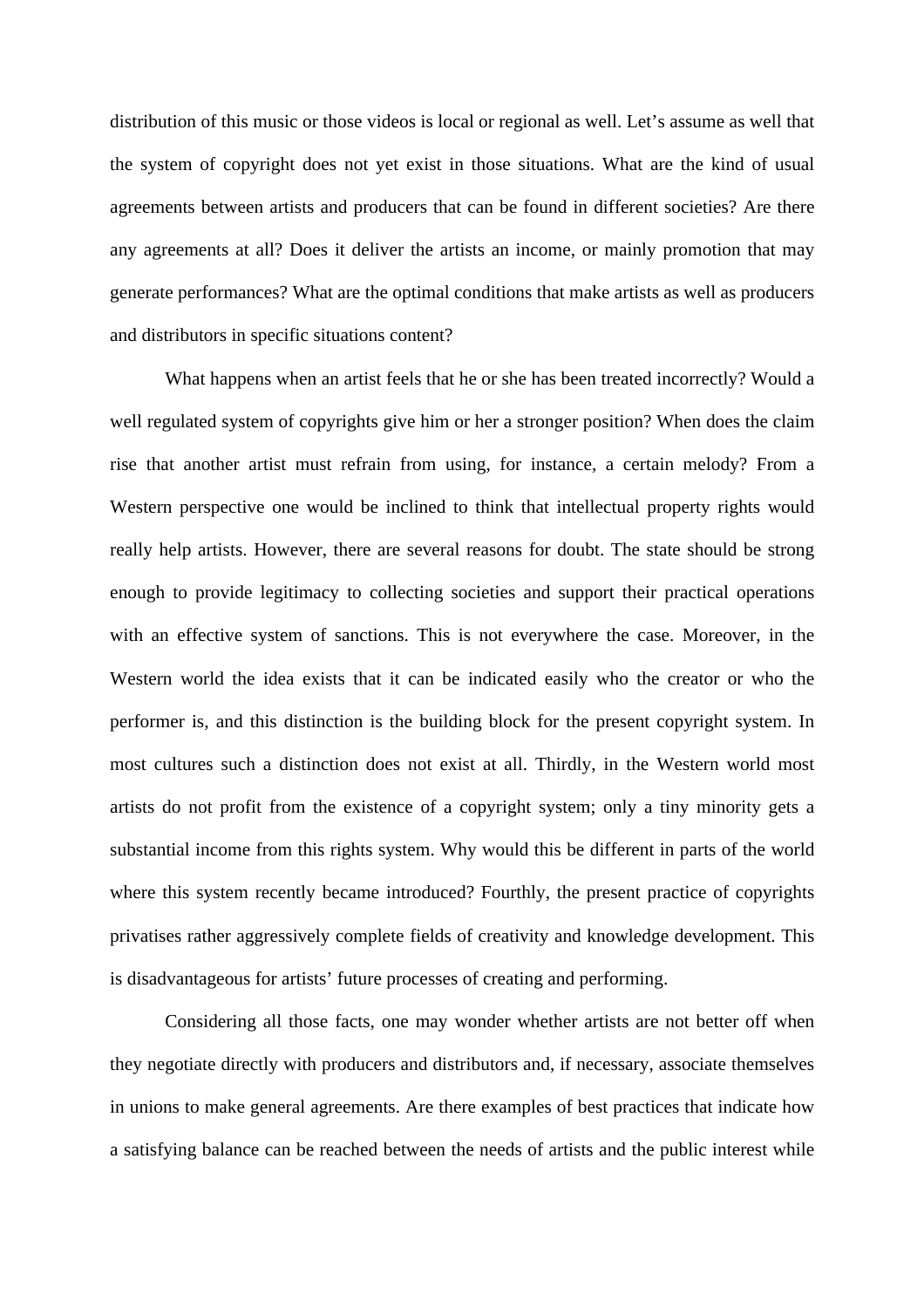avoiding the introduction of the copyright system that, apparently, has more disadvantages than advantages?

### A 4. *composers, writers*

It looks like we have only been speaking about performing artists until now. But, many others play a role in accomplishing works of art as well. It is a fact that in most cultures the distinction between, for instance, composers and performers does not exist as rigidly as is supposed in the Western world. Besides this, for instance, rhythm and dance have their own creators, or sources of creation. The achievement of a cultural work mostly is not conveniently arranged as if there are only creators and performers. Moreover, it is also the public that contributes actively to what may be called at a certain moment "the" artistic work that, however, may be different the next day.

 We do not know much about the economic relations between the many people involved in processes of cultural creation and performance that are, moreover, fluid from day to day. What are their mutual payments? What is the role of intermediaries? Do they control the financial assets underpinning the whole process? What are the changes that characterise the transformation processes of the last decades? It is relevant understanding those questions that may differ enormously between cultures. After all, it might happen that the segmentation of the different stages between idea and ultimate artistic work may have serious consequences. One of the consequences may be that it causes that different groups of artists get worse off.

## A.5. *tourists and ethnomusicologists*

The bus arrives, and the tourists occupy the space or the performance that they consider as exotic, or at least their travel agent makes publicity with this dreamland, without providing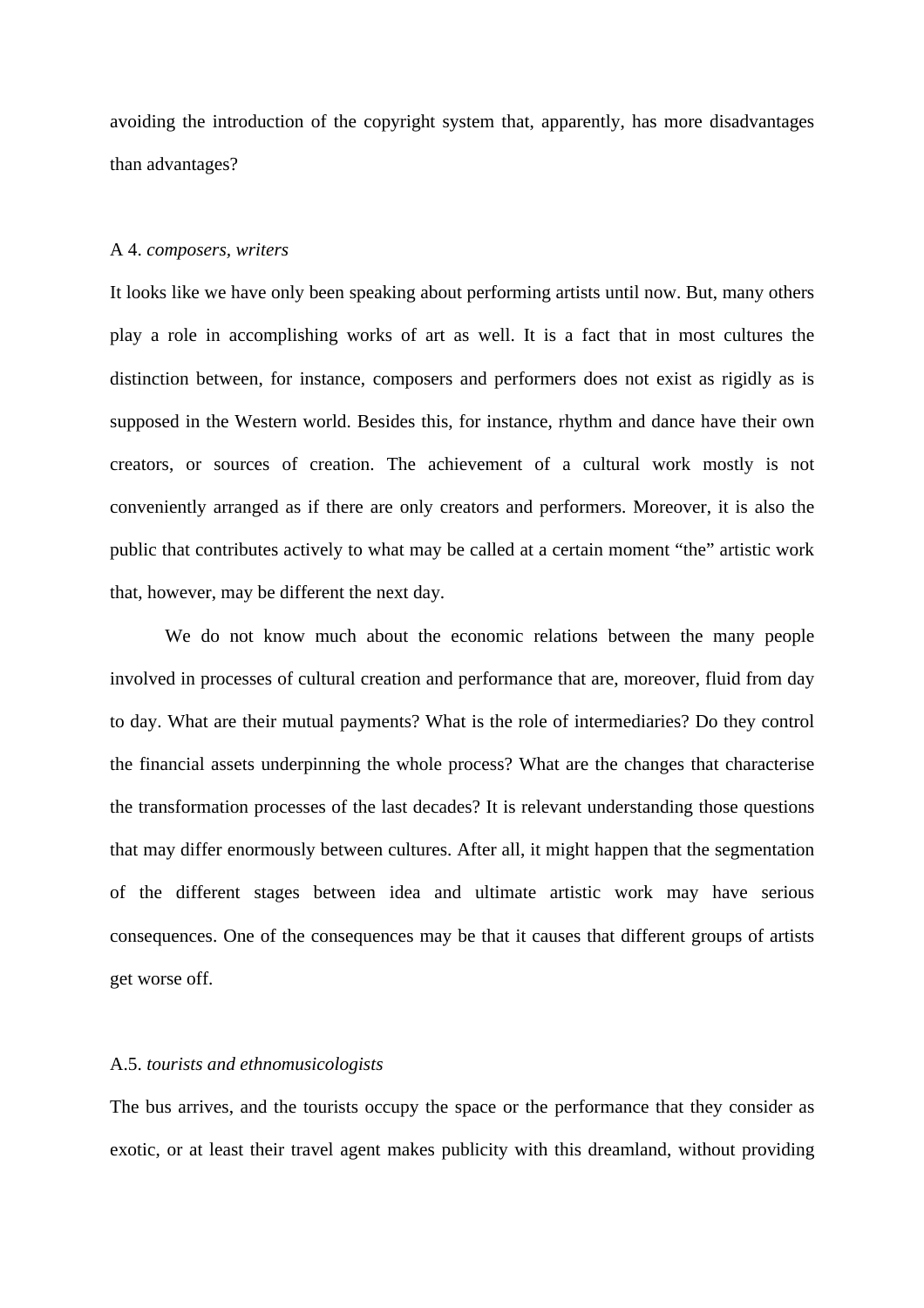the context that could have caused some respect. Cameras and small recorders are the tools to register the fascinating music, dance or images. Post cards are for sale, maybe even eroticising the local culture. This phenomenon is the occasion for several reflections. First, it is undisputable that the photographer or the person that records takes more than just an image or a sound. In the Western world the belief is strong that a sanitary cordon exists between, for instance, event and photo, or between singer and recording. This belief helps having no moral objections while infringing the personal or cultural sphere of other people. However, in many cultures such a distinction between image and reality does not exist. The image *is* the person and the recording *cannot be* distinguished from the real voice. Both are the same. Probably this conviction holds much truth. There is a direct link between, for example, a performer and the image. Taking a photo means taking something from someone. Who has the right to do this if the link is so close?

 Interesting is that this idea has been translated by Hegel in what we call nowadays the moral rights aspect of copyright.<sup>8</sup> He claims that the work of an artist is a part of his soul, and therefore nobody else should have the right to change this work of the soul. It belongs to the individual. However, this is of course a very romantic concept of the processes of creation. Not one person ever creates out of nothing. There is no poem without a former poem. Every creator and performer uses the cultural heritage and adds something to it. This addition (how beautiful it may be) cannot be an argument for giving an artist an exclusive, monopolistic ownership right for decades on a creation that is in reality based on the work of many other artists before him or her, from the past and even from yesterday.

 In most societies this notion of an individual ownership on a creation or a performance does not exist. Artistic creations and performances are shared in common. For this specific quality of the work the Western concept of ownership is not appropriate, because this suggests

<span id="page-17-0"></span><sup>&</sup>lt;sup>8</sup> The author wishes to thank Kwela Sabine Hermanns for drawing his attention on Hegel and moral rights.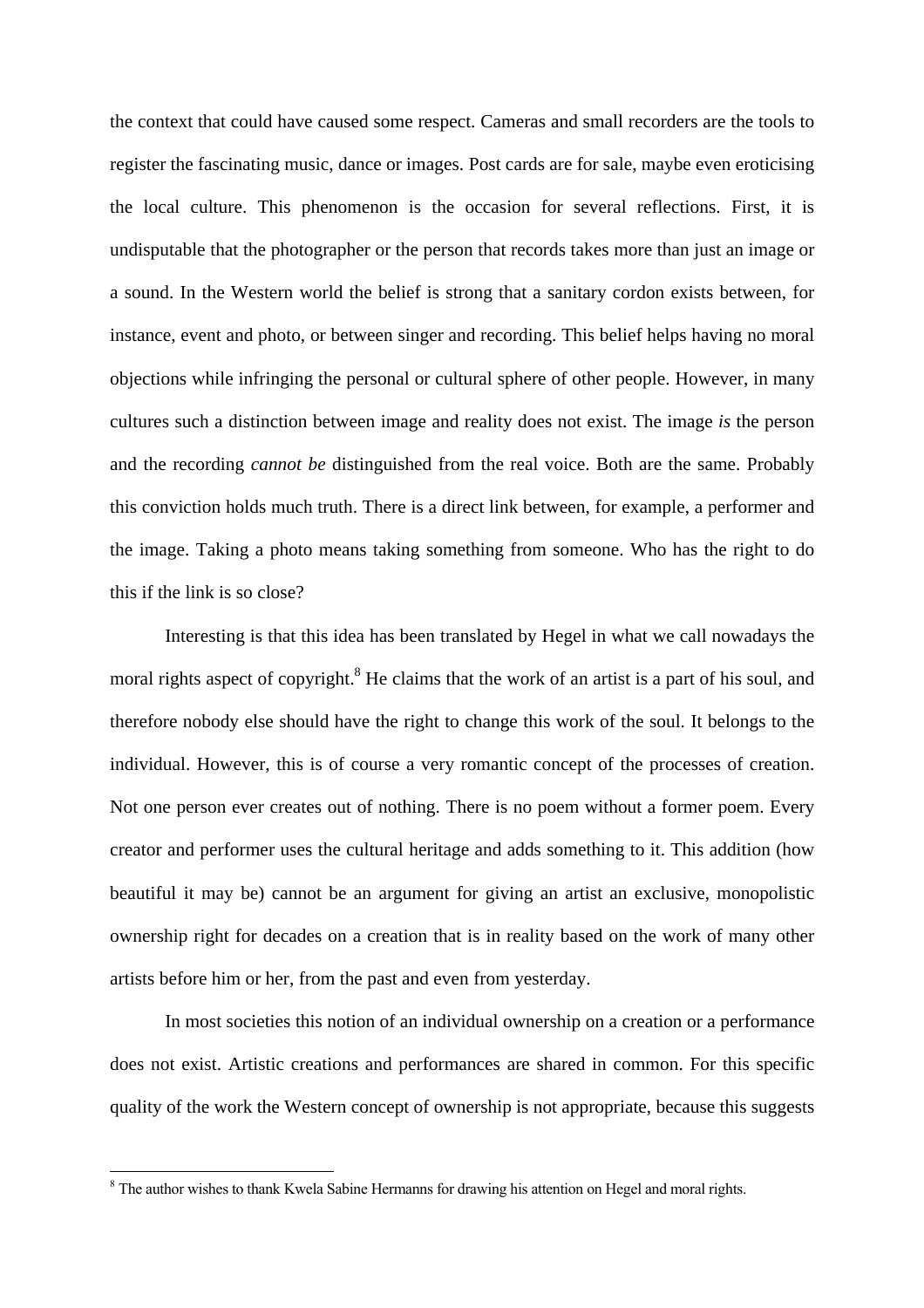that a strict borderline exists between who is entitled to the ownership and who is excluded. The reality in most cultures is most of the time fluid and not concerned with those rigid forms of exclusion. At the other side, more important is the recognition that an image or a recording of a work *is* not different from the reality and that it is an infringement to take a photo or to make a recording without being consented in doing so. This observation has a major consequence. The concept of respect is apparently more important than the concept of ownership. Taking away the deepest expression of someone should not be done and is disrespectful; it is an infringement. This is a higher level of how to deal with cultures that are not your own than the shallow Western concept of ownership provides as a solution for those kinds of situations.

 Besides this philosophical reflection, there is also a material reality. If people in other cultures would consent that their work will be recorded or eternalized in images, then they are of course entitled to a due remuneration. This raises two questions. Who in the community is entitled, and how should a payment be effectuated? It would be a step forward if best practises considering those issues would be collected.

 What has been discussed thus far relates not only to tourists but also, for instance, to ethnomusicologists that collect sounds and images in all different parts of the world. If they would make money with those materials it is not more than reasonable that the communities from where it originates would profit as well. A careful relation demands that something will be agreed on use and payment, now or in the future. As said before, Western collecting societies are not helpful in playing the role of intermediary. The agreement should have a more direct character.

A.6. *piracy*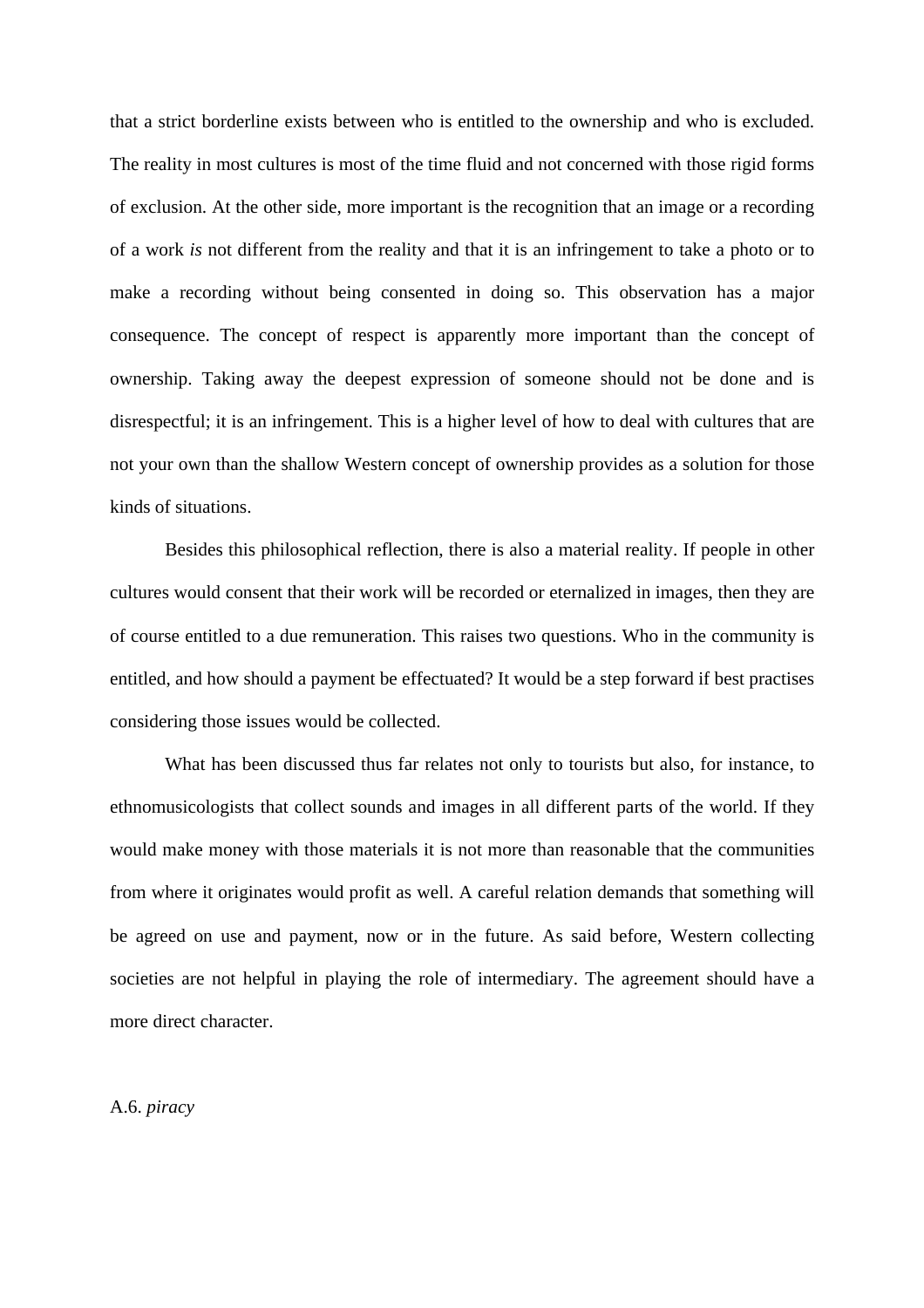It is important to realise that there cannot be piracy in societies where the individual appropriation in the form of copyright does not exist. Why not? Everybody in the community has the self-evident right to use and adapt all works from past and present creatively. If individual ownership has no currency, then there cannot be stolen either. Therefore, in most non-Western cultures piracy is an unknown phenomenon, at least until recently. Cultures have been characterised by their ongoing processes of creative adaptations. Otherwise those cultures would not exist.

# A.7. *degradation of local artistic life*

On the other side, the word piracy is on the top of the agenda in many non-Western cultures. This mostly concerns the piracy of Western stars and sometimes the piracy of the work of extremely popular local artists. It is certain that this form of piracy makes Western cultural products immense popular in many poorer countries. There are people who even claim that it pushes aside, for instance, locally made music from public attention and makes it less important in the eyes of several layers of the population.

 Is this an unexpected form of cultural imperialism? It sounds exaggerated, but let's see what actually happens. In China, for instance, huge shipments of remains of cd's of the five big global record companies illegally enter the market. This import, called in Chinese dakos, has two remarkable characteristics. First, the market becomes rather quickly inundated with those illegal imports. It is unlikely that record companies have immediately remains from best-selling stars! Second, at the edge of the cd's a notch has been cut. The idea behind this notching is to make them unusable, but this is only the case for a little bit of music on the cd!

 If there are remains, would it not be more effective to cut them in several pieces? One might start to think that cultural industries have a vested interest in promoting their artists in parts of the world where people would not have the money to buy for normal prices.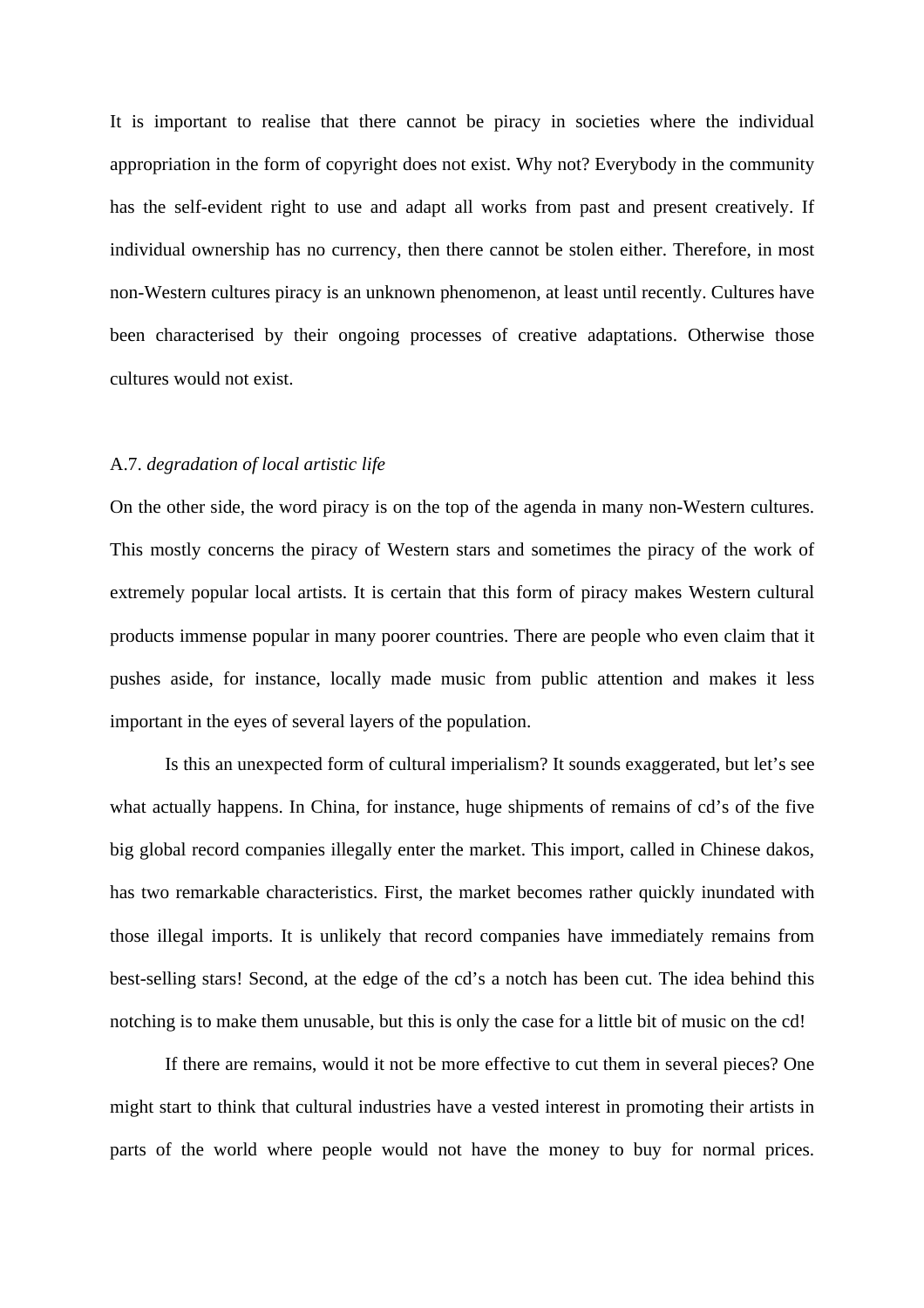Moreover, all that is forbidden (buying pirated cd's in this case) is desirable. Rumour has it that record companies themselves at the same time distribute legal cd's and so called cheap pirated copies of the work of their artists. Of course, not all piracy originates from the big record companies. There are many entrepreneurs, and politicians, who make big profits out of something that is illegal, like in this case, piracy.

 What would happen with piracy if the present copyright system would be abolished as I have proposed up here and replaced by a limited ownership right? There is only one answer possible. Piracy would become less attractive. Why? If artistic work is from the launch on very popular, I propose that it would, or must, fall back in the public domain because the ownership title must be as restricted as possible in order to serve two purposes: providing artists and their direct intermediaries an income, and respecting the public domain of knowledge and creativity and letting it be as big as possible. So, if the work of a star falls back in the public domain soon after its publication, everybody may feel free to copy it. It is no illegal activity any longer.

 Pirates make their money by doing something that is forbidden, they take a financial and legal risk, and they hope, and expect, that they have a more or less unique, exclusive position on the market of illegal ware. If everybody may copy, it is the end of the exclusivity of pirates. Then, it is not, or in any case less profitable to make the effort to pirate any longer. The open market drives out pirates. Culturally this might have an interesting side effect. If there will be less piracy, it might be expected that Western stars will inundate less local markets in non-Western countries.

# B. the global level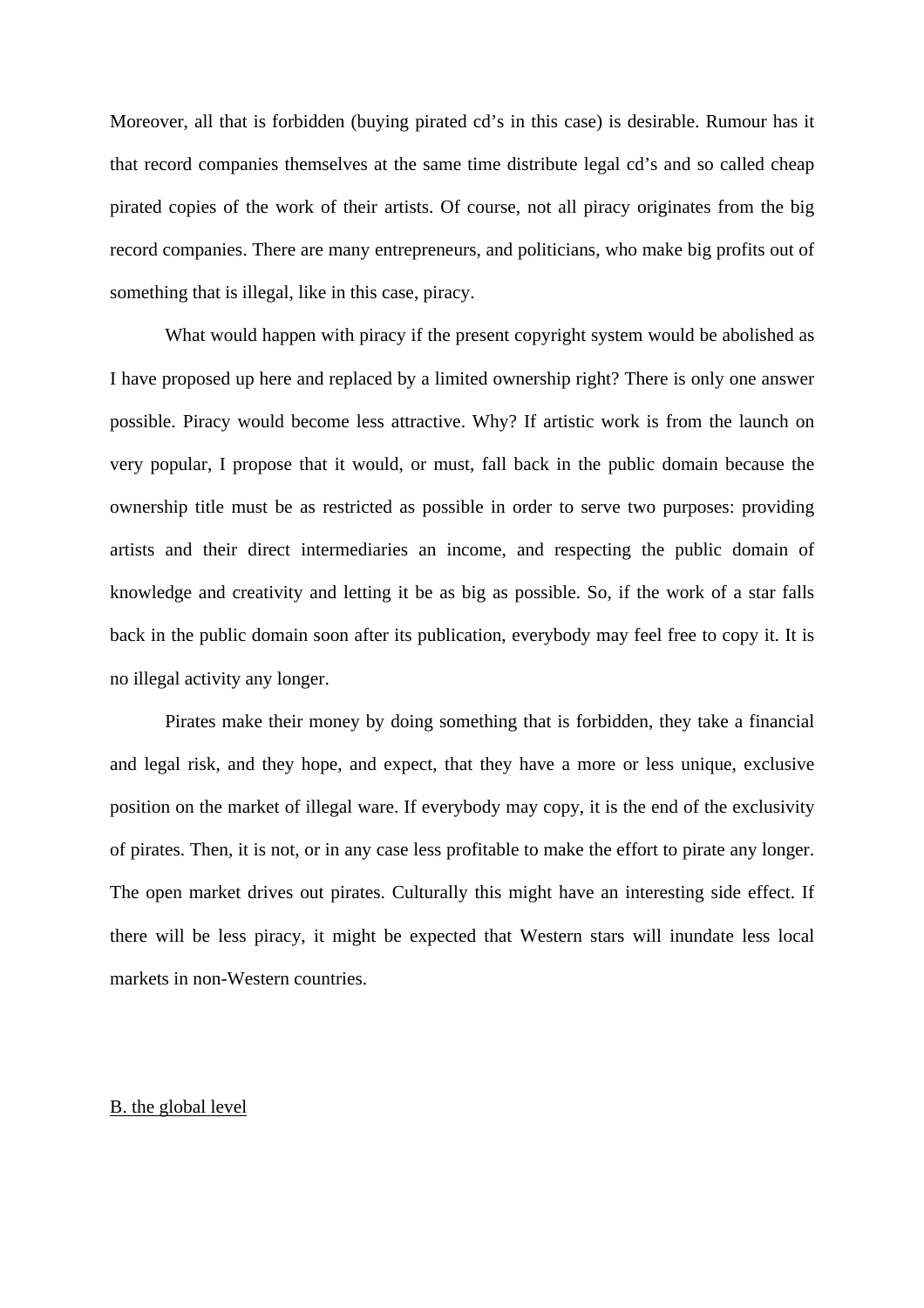#### B.1. *western cultural conglomerates*

In the ongoing process of globalisation we see that Western cultural conglomerates, or their sublabels, start using artistic material from non-Western cultures on a huge scale. One could claim that this is the creative adaptation that should be stimulated, as I argued before. Everybody should have the right to make even minor creative changes in a work as was tolerated and promoted in all cultures, everywhere in the world. Does this mean that those forms of industrial creative adaptations do not have problematic aspects? I would not say so.

 The main problem is that Western cultural conglomerates exploit the work being derived from non-Western cultures while controlling cultural markets all over the world. They determine the character, sphere and ambiances in which the work will be presented. This is not anymore the normal kind of creative adaptation that takes place in an ongoing cycle of additions, changes, and cultural dynamics within a community. However, this should be characterised as: after we, giant cultural industries, got grip on the work by owning its copyright no creative adaptation will take place anymore, unless, we, cultural conglomerates, decide that it might or will happen, and moreover only under our conditions. Actually, this means that the cultural conglomerate alone decides what the work will be, now and in the future. This is completely opposite to the practice in all cultures that creative adaptations were the object of quarrels and enjoyment within a community where nobody could say: this work and all its possible adaptations belong forever to me. A problem as well is that cultural industries are not by definition respectful to the work they adapt.

 By the ownership of copyright the creative adaptation ends with the cultural conglomerate that has appropriated artistic material from non-Western countries. Copyright is the legal fence causing the final phase of the creative adaptation. Moreover, the price of the works cultural industries have adapted and copyrighted is astronomic compared to what it costs and yields in non-Western local cultures. This is a discrepancy too great to be justifiable.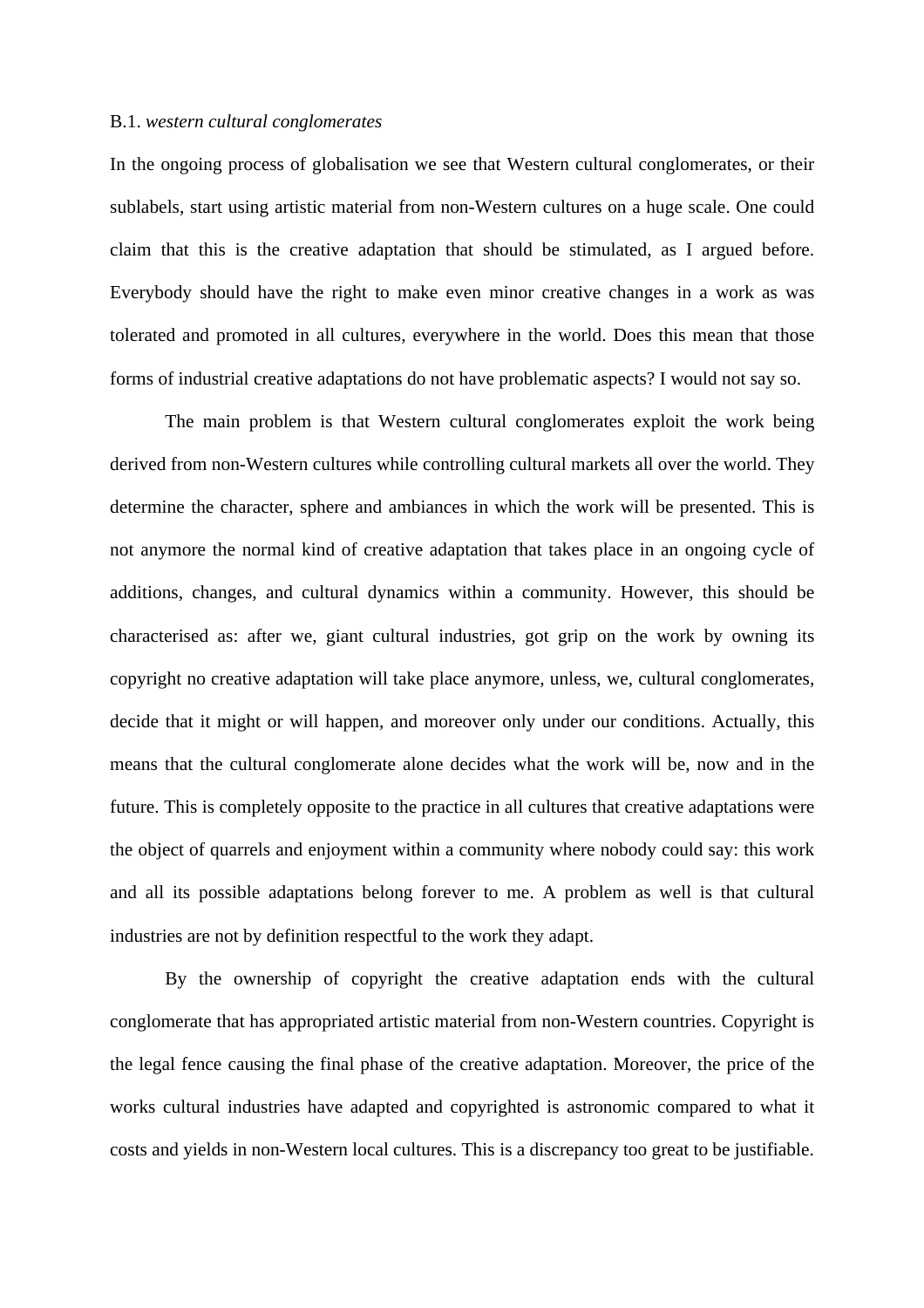# B.2. *a fair remuneration*

A major problem will remain taking care that artists will get a fair remuneration if their work has been used in geographically far away contexts. It happens that work of artists of non-Western countries pops up in Western publicity expressions or has been used otherwise, while the artist does not know anything about it. This is also the case when, for instance, Western ethnomusicologists use artistic materials they have gathered in other parts of the world. A first question is of course how wide this phenomenon is. It goes without saying that the artist should be paid for this use based on the limited ownership right he or she has, as I discussed in the above.

 How can this be guaranteed, and organized, knowing at the same time that the present copyright system does not serve them? For the time being I can only imagine that the different categories of users make a code of conduct, facilitated by their branch organisations. One may think of travel agents, record and publishing companies, designers and advertising agencies. By this code users of artistic materials originating from non-Western countries oblige themselves transferring payments to the communities involved or to individual artists. More often than not it might be difficult to trace the source of an artistic work. In such a case the users oblige themselves to report this to a NGO that has good cultural contacts with non-Western countries. They try to trace the source of the work concerned by asking their networks and contacts. They intermediate that money will be transferred. If the source cannot be found the users contribute a donation to the funds that support cultural developments in non-Western countries.

# B.3. *contracts*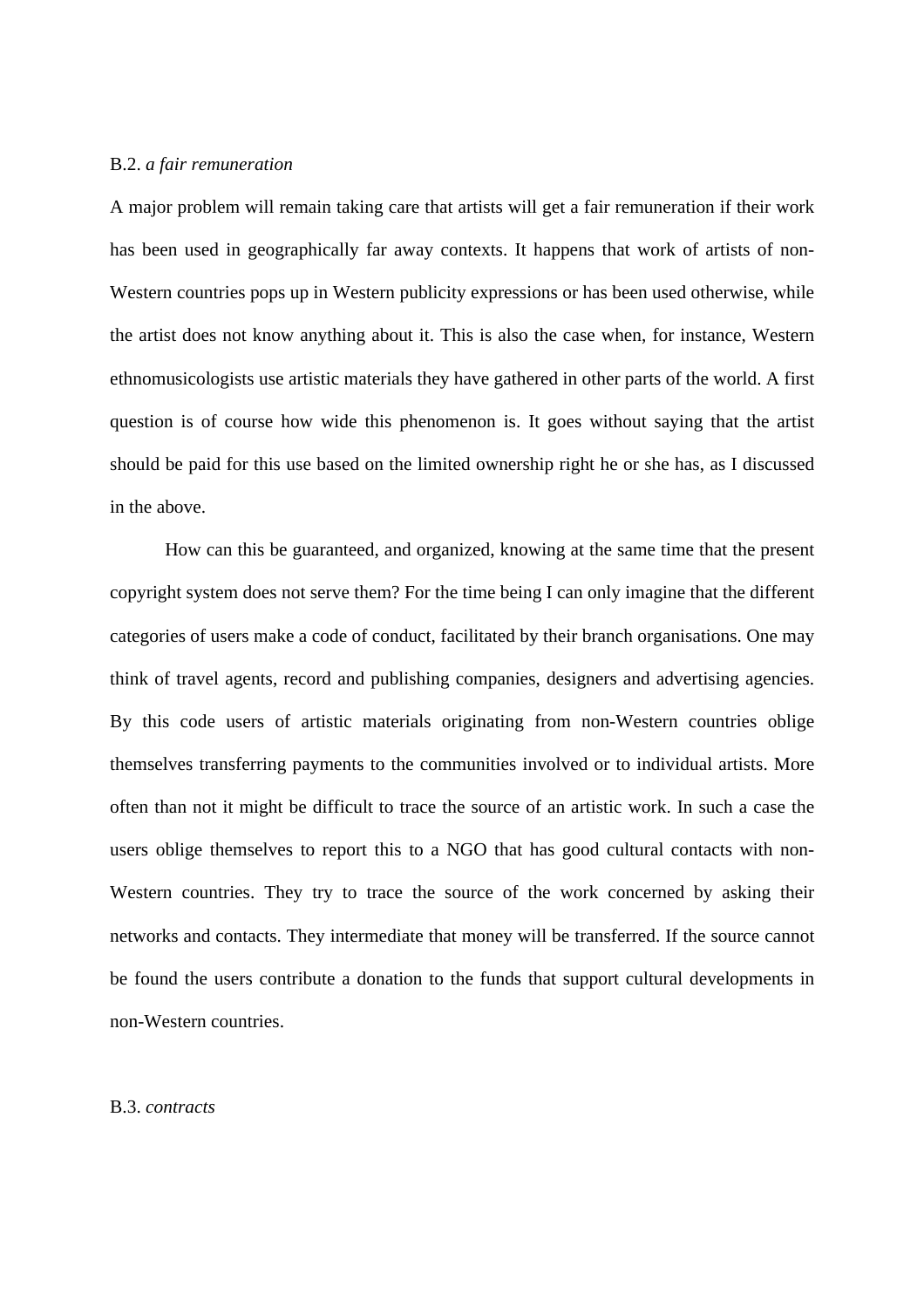More and more artists from non-Western countries are getting contracts with one of the big five globally operating record companies or with their sublabels. If the work will be distributed only on their own local or regional market more or less the same questions will be under discussion as mentioned under A.3 concerning the relation between local artists and locally operating record companies.

 The contract that makes an artist from a non-Western country a star with a global distribution will not differ much from his or her counterpart from the Western part of the world, including all the problems and objections that are inherent to the star system. It must not be excluded, however, that the negotiating position of an artist from Africa, Asia, Latin America or from one of the Arab countries is weaker than for artists from the Western countries.

 What corresponds as well is that the (intending) star must obey to all the procedures that belong to being under contract with a multinational record company: the music will be polished endlessly; concerts and tours have as the only purpose to promote a new cd; and all what is spontaneous should disappear behind the horizon. However, this might affect the artistic work of a non-Western artist more than an Anglo-Saxon star. His or her rhythm and tonality will stay more or less the same as it was in the local pub where they played before. It will be polished a little bit more; one may like this, or not. Let's listen now to the music of a non-Western musician; this should still sound exotic. However, the changes might be more fundamental in order to tune in to the Western ear (or what this is supposed to be).

 It is amazing that nearly no research has been done to what happens to the music of non-Western artists when they are in the hands of cultural conglomerates' producers. This is not a nostalgic question. If musicologists investigate what kinds of influences have penetrated the work of, for instance, Bach, why are they absent when it concerns the big transformation processes taking place at the moment that music from the Arab world, Africa, Latin America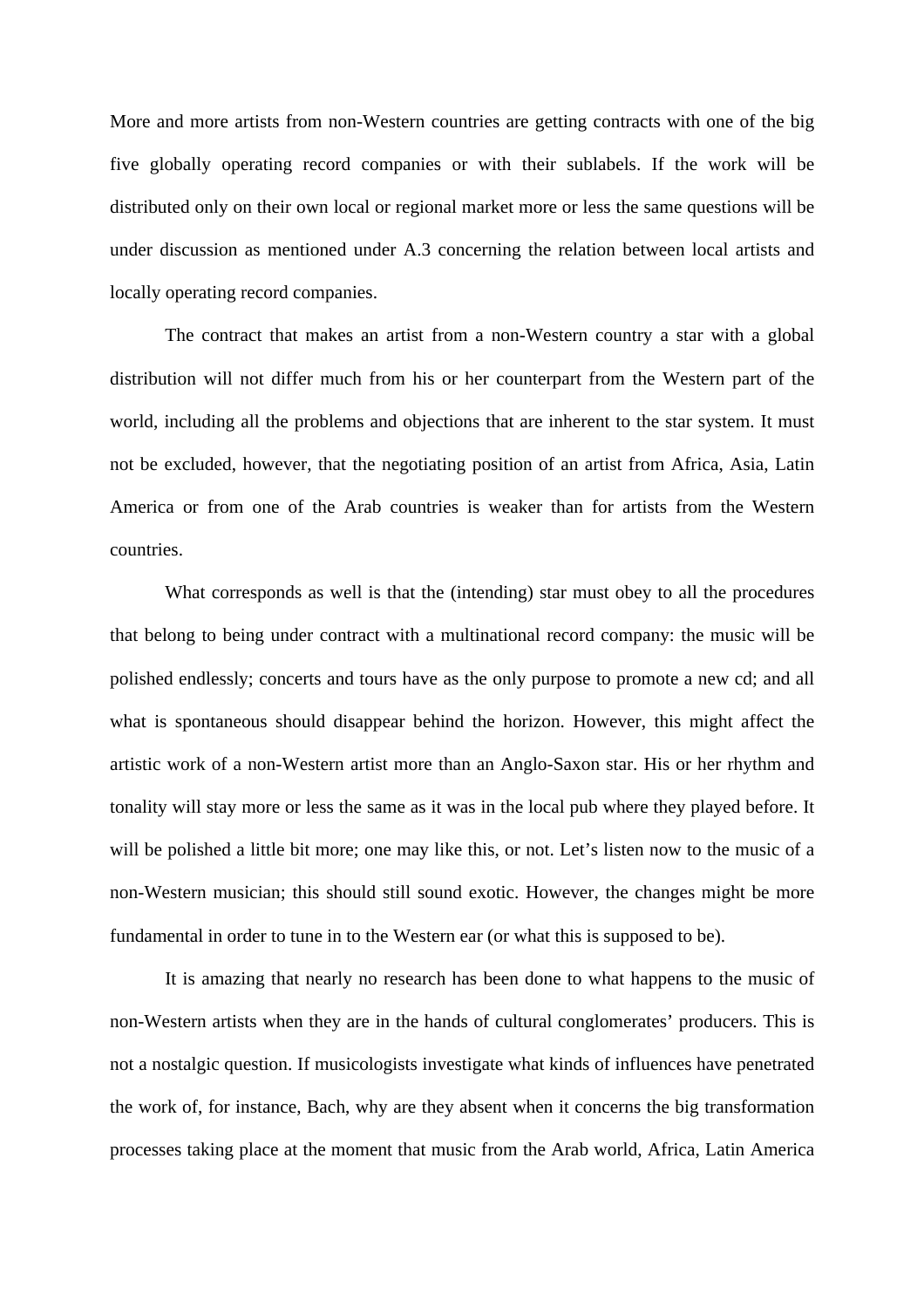or Asia becomes adapted to a global market? It should not be difficult to investigate those kinds of interventions. For instance, there are artists from the non-Western parts of the world that have two kinds of repertoire: what they perform at home, and what they present as a star on the world market. The comparison can be made quite easily. The research can be focused as well on what is current in the country or region of the artist him or herself, and how his or her work sounds and looks in the global context. It is strange and regrettable that such forms of analysis is not what keeps (ethno)musicologists busy.

#### B.4. *small record labels distributing music from non-western countries*

Around thirty years ago the process has started that music, and of course also theatre and visual arts from non-Western countries got the interest of people in the West. One of the factors that has facilitated this growth is the fact that some aficionados started small record companies. Their purpose was, and is, to make those recordings qualitatively as good as possible; to respect the work of artists without bringing it in contexts which harm its real intentions; and to pay them fairly and as directly as possible (without loosing money for bank transfers, for instance).

 Economically this is a challenging task that culturally should be estimated highly. I discussed up here that our system of copyright should be replaced by a limited ownership right. In the case of such small record companies it is clear that it takes them a long period to recoup their costs and to make some profit. Therefore, it is understandable that the ownership period for them might be, for instance, ten years.

# B.5. *performances in western countries*

The number of concert halls (smaller and bigger) where artists from non-Western countries perform has grown considerably during the last decades. What does this mean concerning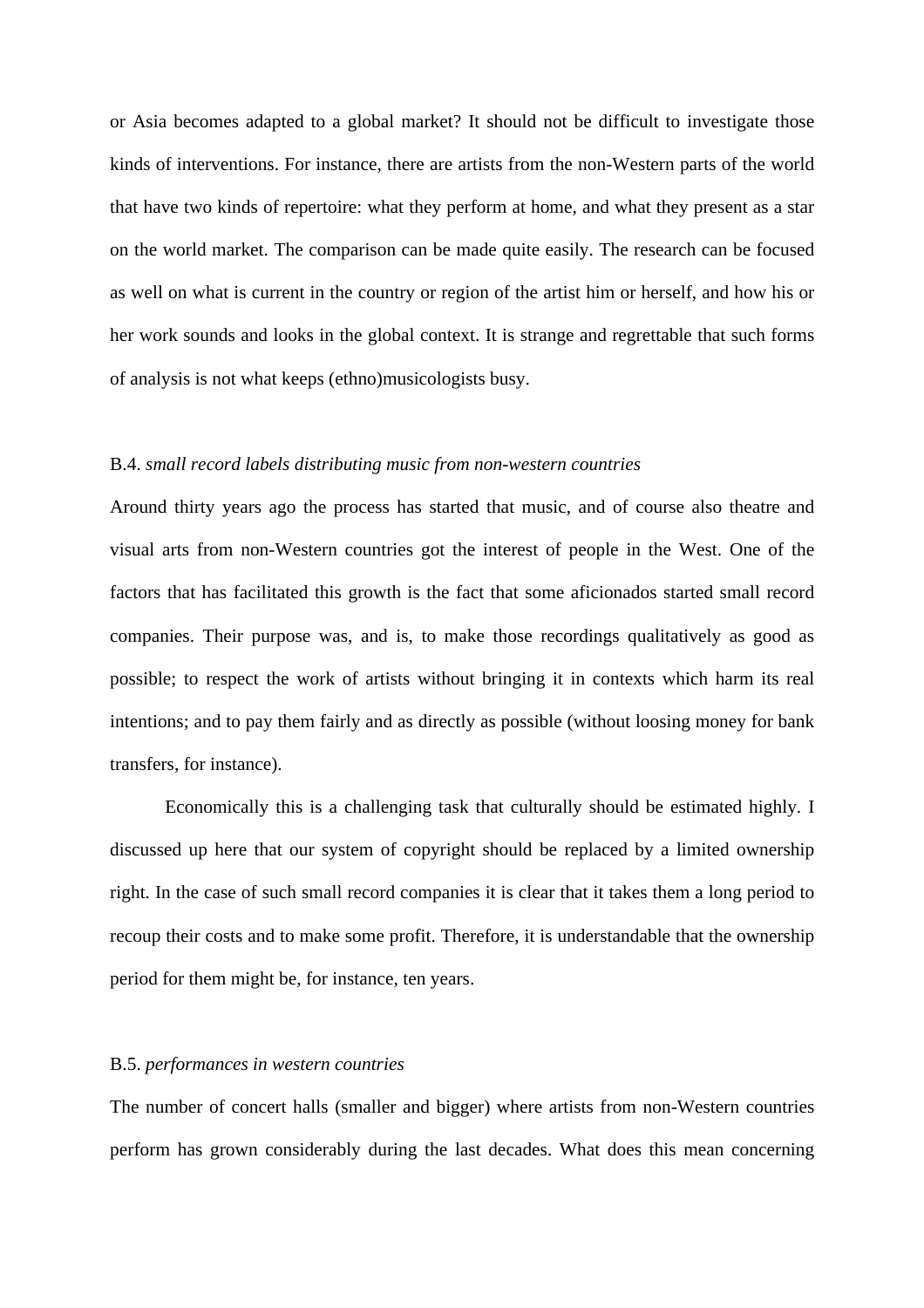copyright? I have already discussed that collecting societies are not the adequate organizations insuring that artists from non-Western parts of the world will get their money. It is better to pay them as directly as possible. This is the only way that guarantees that money will not be lost underway.

 Nevertheless, the issue should be raised whether all people who contributed to the creation and performance have been remunerated fairly. In the case that there is, for instance, a composer, one may wonder whether he or she has been or will be paid by the performing artists and how.

### B.6. *the public domain*

The recognition is growing that the public domain of creativity and knowledge is paying a high price by the cultural privatisation that is underway. From time to time the idea sprouts that something like a system of collective copyright for traditional knowledge and folklore should be developed. This sounds sympathetic, but it is not realistic, as discussed before, for several reasons.

 First, apparently the idea exists that what is very old, may be protected from too harsh privatisations, but the cultural dynamic of the poorer parts of the world may become victims of privatisations. Second, there is no political will giving ample space for the recognition of the collective public domain. The neoliberal agenda does not provide such a thing like respect for the commons, despite some hollow phrases in WTO's Doha Declaration that something like a collective copyright should be developed. Why would respect for the commons be placed on the political agenda all of a sudden when the cultural interests of Third World countries are at stake? There is no reason to believe that the Western world would make serious efforts to do something that is against their interests, namely exploiting knowledge and creativity from non-Western countries as much as possible. Third, intellectual property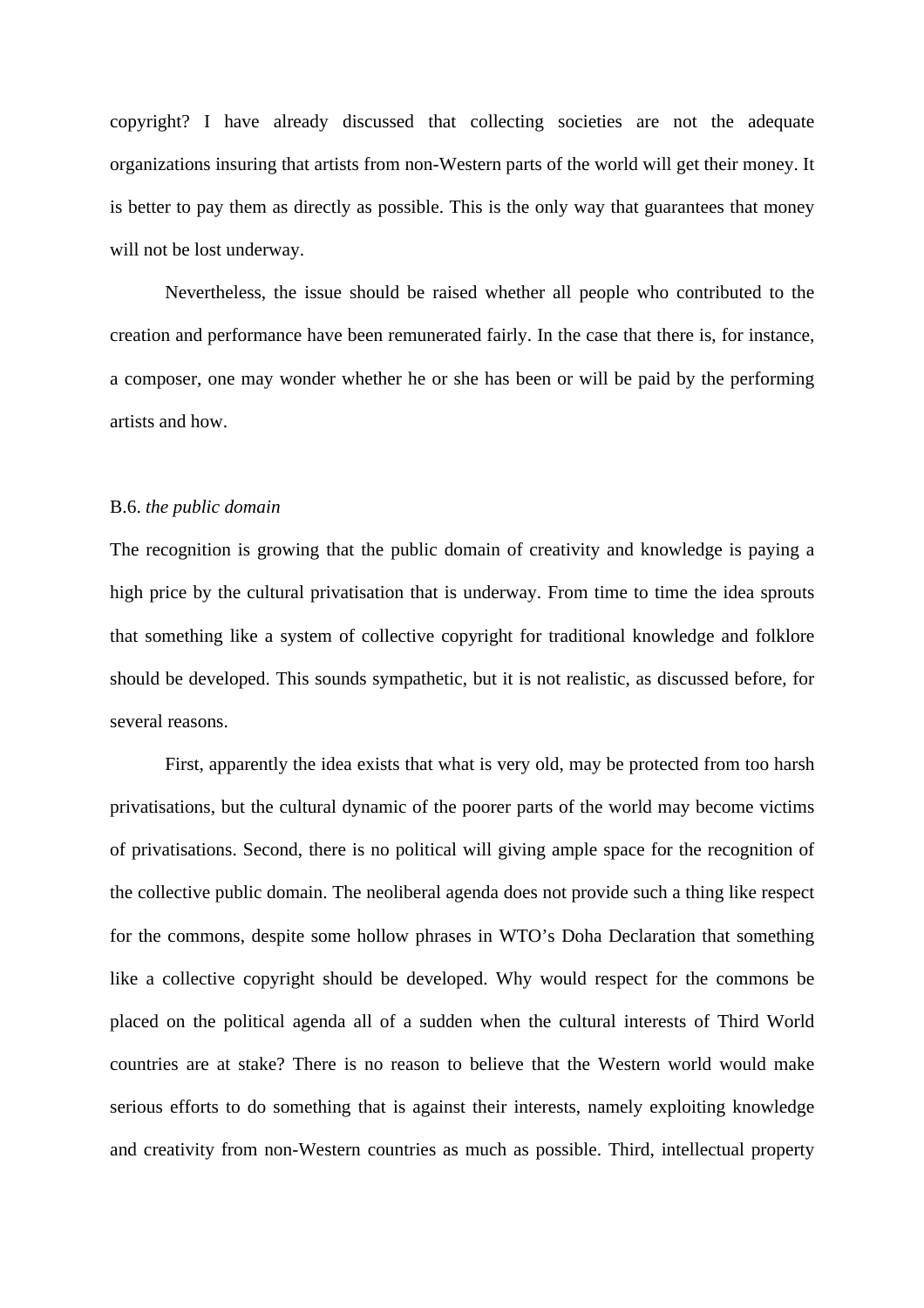rights have been constructed around the philosophy of the individual appropriation. The system of copyrights focuses on exclusive, monopolistic and long-lasting ownership rights. The concept of a collective ownership that is at the same time fluid does not suit with this rigid legal individualism.

Basic principles and practice of the copyright system are contested in the Western world. It does not amaze that many people from non-Western countries put this system even more in doubt. It does not square with philosophies that soak through their cultures. In this overview I have tried to bring some order in the problematic by categorising it. But, much more research and discussions are needed to get grip on what really is at stake. Moreover, it must be possible to construct an adequate philosophy that combines the rights of artists to make a living; that stimulates the creative adaptation; that recognises that much knowledge and creativity belongs to the commons; and that respects the public domain. A third task would be to translate this in a system adequate enough replacing the present old fashioned copyright system.

# references

Bettig 1996, Ronald V., *Copyrighting Culture. The Political Economy of Intellectual Property*, Boulder (Westview Press)

Blakeney 2002, Michael, *Protecting the Cultural Exporessionsof Indigenous Peoples under the Intellectual property Law. The Australian Experience*, in Grosheide 2002: 151-180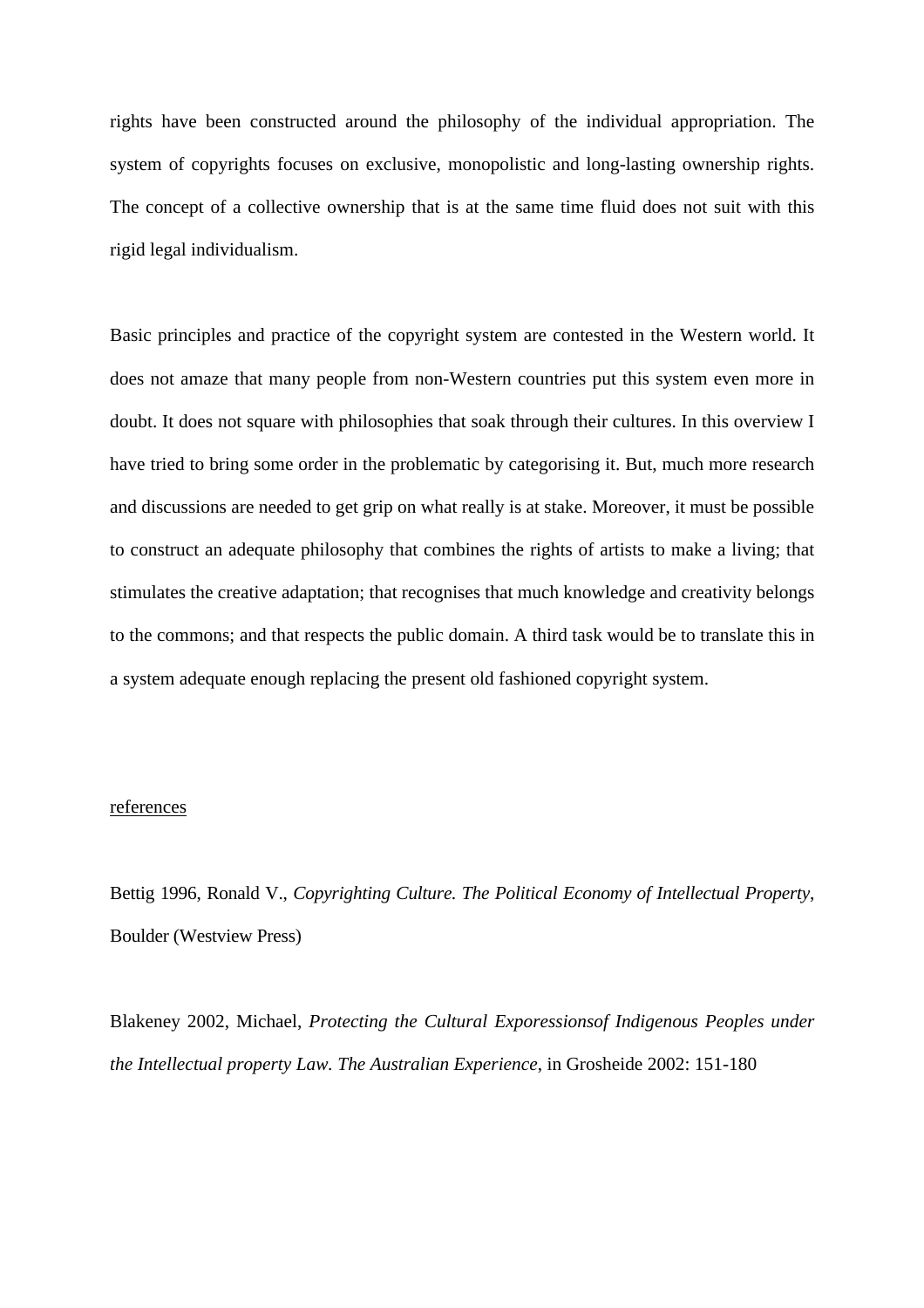Boyle 1996, James, *Shamans, Software, and Spleens. Law and the Construction of the Information Society*, Cambridge MA/ London (Harvard University Press)

Chomsky 1993a, Noam, *Notes on Nafta*, in Kristin Dawkins 1993, *Nafta. The New Rules of Corporate Conquest*, Westfield, New Jersey (Open Magazine, Pamphlet Series): 1-6

Collins 1993, John, *The Problem of Oral Copyright – The Case of Ghana*, in Frith 1993: 146- 158

Coombe 1998, Rosemary J, *The Cultural Life of Intellectual Properties. Authorship, Appropriation, and the Law*, Durham and London (Duke University Press)

Correa 2000, Carlos M., *Intellectual Property Rights, the WTO and Developing Countries. The TRIPS Agreement and Policy Options*, London/ Penang (Zed Books/ Third World Network)

Daoudi 1996, Bouziane, et Hadj Miliani, *L'aventure du raï. Musique et société*, Paris (Éditions du Seuil)

Dutfield 2002, Graham, *Traditional Knowledge and Folklore*, in Grosheide 2002: 63-99

Frith 1993, Simon (ed.), *Music and Copyright*, Edinburgh (Edinburgh U.P.)

Frow 1996, John, *Information as Gift and Commodity*, in New Left Review 219/1996: 89-108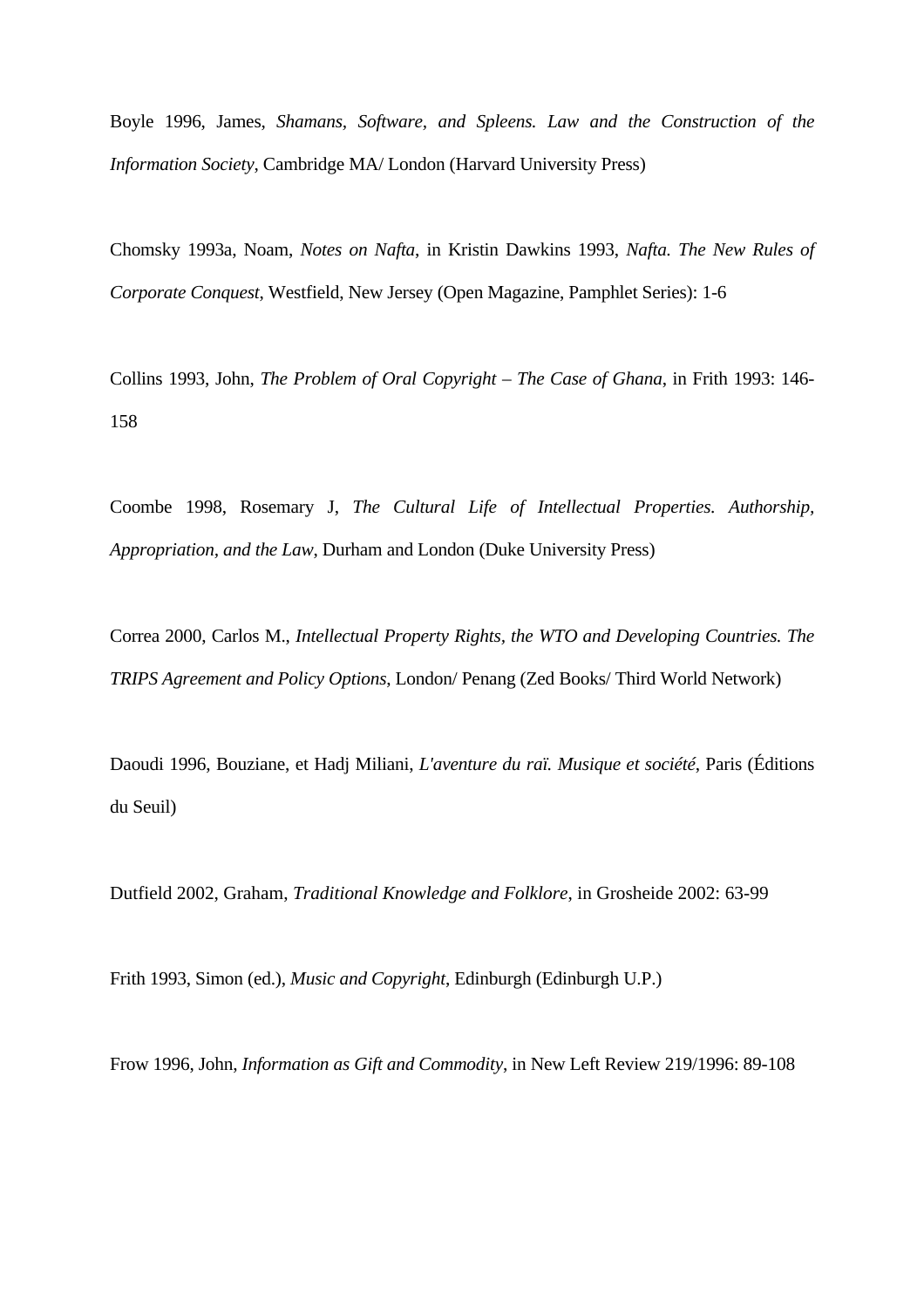Grosheide 2002, Willem, and Jan Brinkhof (eds.), *Intellectual Property Law. Articles on Cultural Expressions and Indigenous Knowledge*, Antwerp (Intersentia)

Litman 2001, Jessica, *Digital Copyright*, Amherst (New York/ Prometeus Books)

Macmillan 2002, Fiona, *Copyright and corporate power*, in Towse 2002: 99-118

Malm 1998, Krister, *Copyright and the Protection of Intellectual Property in Traditional Music*, Music, Media, Multiculture, (Musikaliska akademien, Stockholm)

McChesney 1999, Robert W., *Rich Media, Poor Democracy. Communication Politics in Dubious Times*, Urbana and Chicago (University of Illinois Press)

Mediacult 2000, *Musik und Globalisierung*, Wien (Mediacult)

Mitsui 1993, Tôru, *Copyright and Music in Japan. A Forced Grafting and its Consequences*, in Frith 1993: 125-145

Newton 1988, K.M., *Twentieth-Century Literary Theory. A Reader*, London (Macmillan)

Nyerere 1990, Julius K. (chairman), *The Challenge to the South. The Report of the South Commission*, Oxford (Oxford U.P.)

Pérez de Cuellar 1996, Javier, *Our Creative Diversity. Report of the World Commission on Culture and Develoipment*, Paris (Unesco Publishing)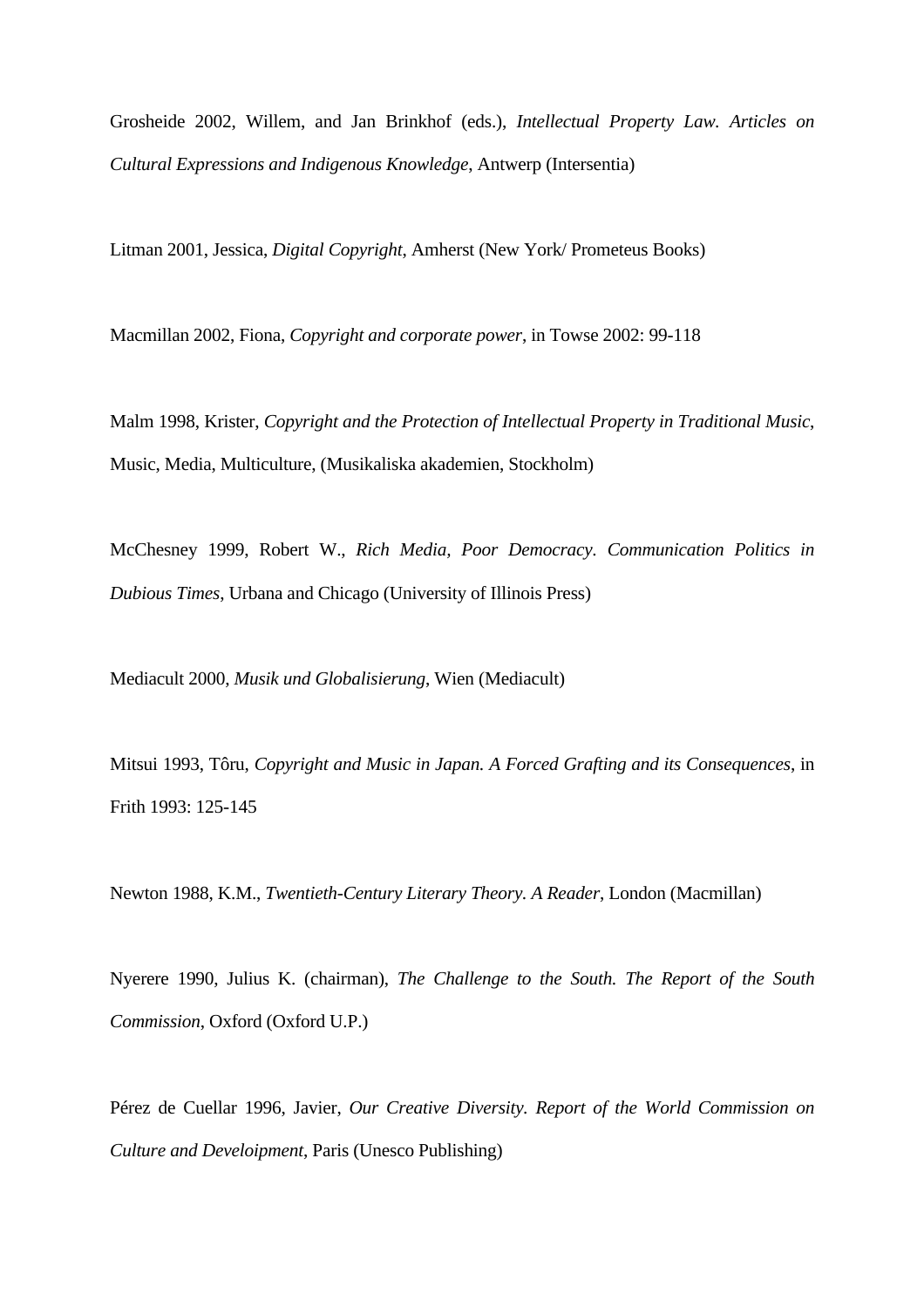Rifkin 2000, Jeremy, *The Age of Access. The New Culture of Hypercapitalism, Where All of Life is a Paid-for Experience*, New York (Jeremy P. Tarcher/ Putnam)

Said 1993, Edward W., *Culture and Imperialism*, New York (Alfred A. Knopf)

Shiva 2001, Vandana, *Protect or Plunder? Understanding intellectual property rights*, London (Zed Books)

Shohat 1994, Ella and Robert Stam, *Unthinking Eurocentrism. Multiculturalism and the Media*, London and New York (Routledge)

Shulman 1999, Seth, *Owning the Future*, New York (Houghton Mifflin Company)

Smiers 1998, Joost, *État des lieux de la création en Europe. Le tissu culturel déchiré*, Paris (L'Harmattan)

Smiers 2002, Joost, *The abolition of copyrights: better for artists, Third World countries and the public domain*, in Towse 2002: 119 – 139

Smiers 2003, Joost, *Arts Under Pressure. Promoting Cultural Diversity in the Age of Globalization*, London (Zed Books)

Ströter-Bender 1995, Jutta, *L'art contemporain dans les pays du "Tiers-monde"*, Paris (L'Harmattan)